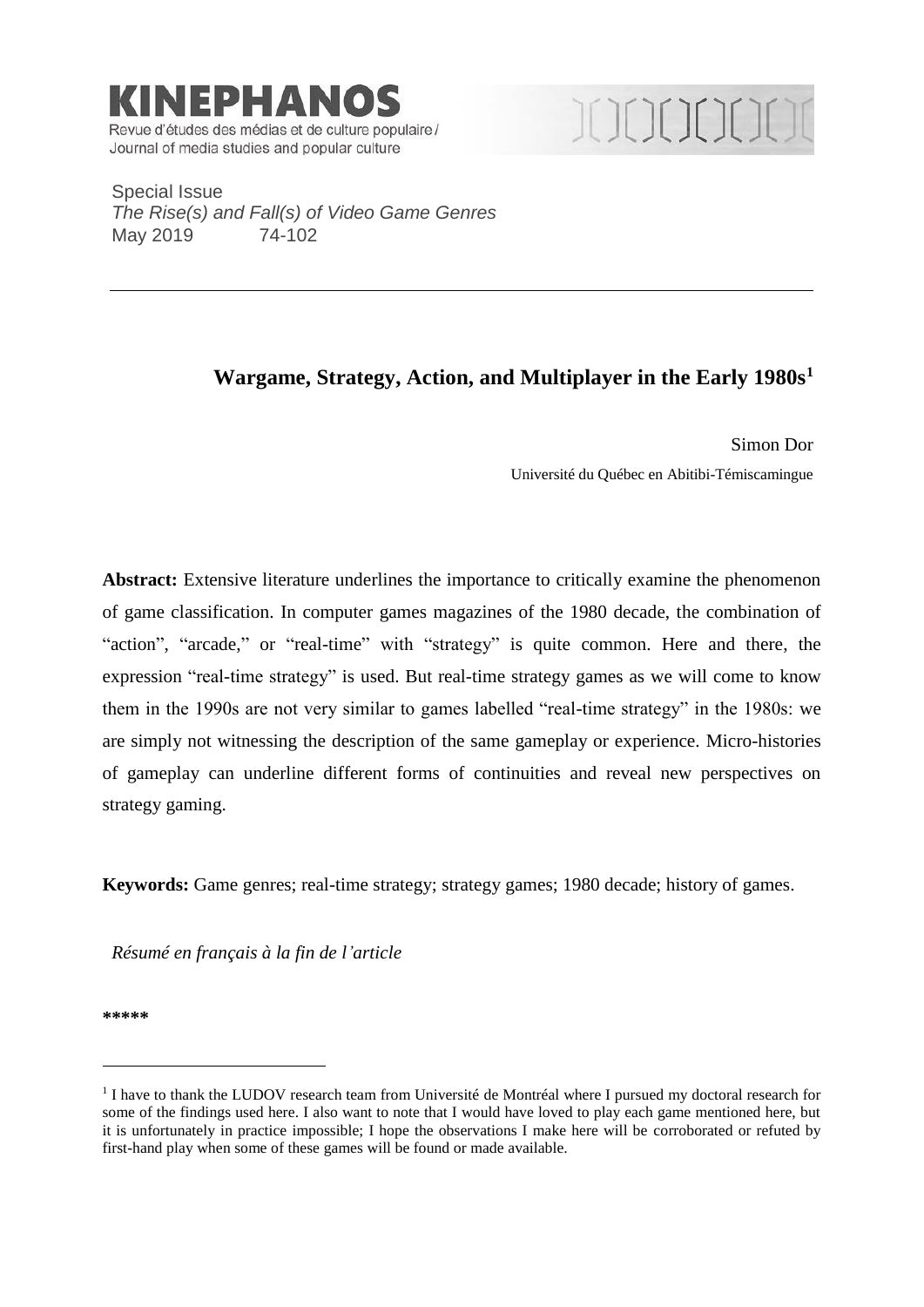To poorly paraphrase a maxim, the history of games was written by its great successes. … a discussion of real-time strategy games invariably conjures up visions of Dune 2, Command & Conquer, and Warcraft. … One can't deny the importance of those games, but too frequently games that were equally or more interesting, innovative, and fun escaped recognition if they weren't obvious successes.

⎯ T. Byrl Baker on *Gamespot* (s.d.).

Year 1979 sees the publication of two games that are the firsts *Gamespot* and *MobyGames* databases respectively identify as having both "real-time" and "strategy" labels. These games are *War of Nerves!* (Magnavox, 1979) for the Magnavox Odyssey<sup>2</sup> and *Galactic Empire* (Software Exchange, 1979) for the TRS-80 [**[Fig.](#page-1-0) 1**].

*War of Nerves!* is a game where two squads fight. The goal is to eliminate the opposing commander by letting one of our soldiers reach them. Commanders are directly controlled by players' joysticks and soldiers automatically shoot enemies. They are immobilized if they take a hit, until the commander touches them to make them move again. On the other hand, *Galactic Empire* is a sci-fi empire managament game, much like John Dalenske's *Empire* (1973). The goal is to explore and conquer at least 20 planets. According to *MobyGames*, one diegetic year takes approximately four game minutes, and it can take up to 1000 diegetic years to win the game. The game can thus last up to 60 hours. These databases obviously don't have the pretention to engage in a genre discussion, but it is still relevant to underline how the games they label are very different.



<span id="page-1-0"></span>**Fig. 1.** *War of Nerves!* and *Galactic Empire* (source : *MobyGames*).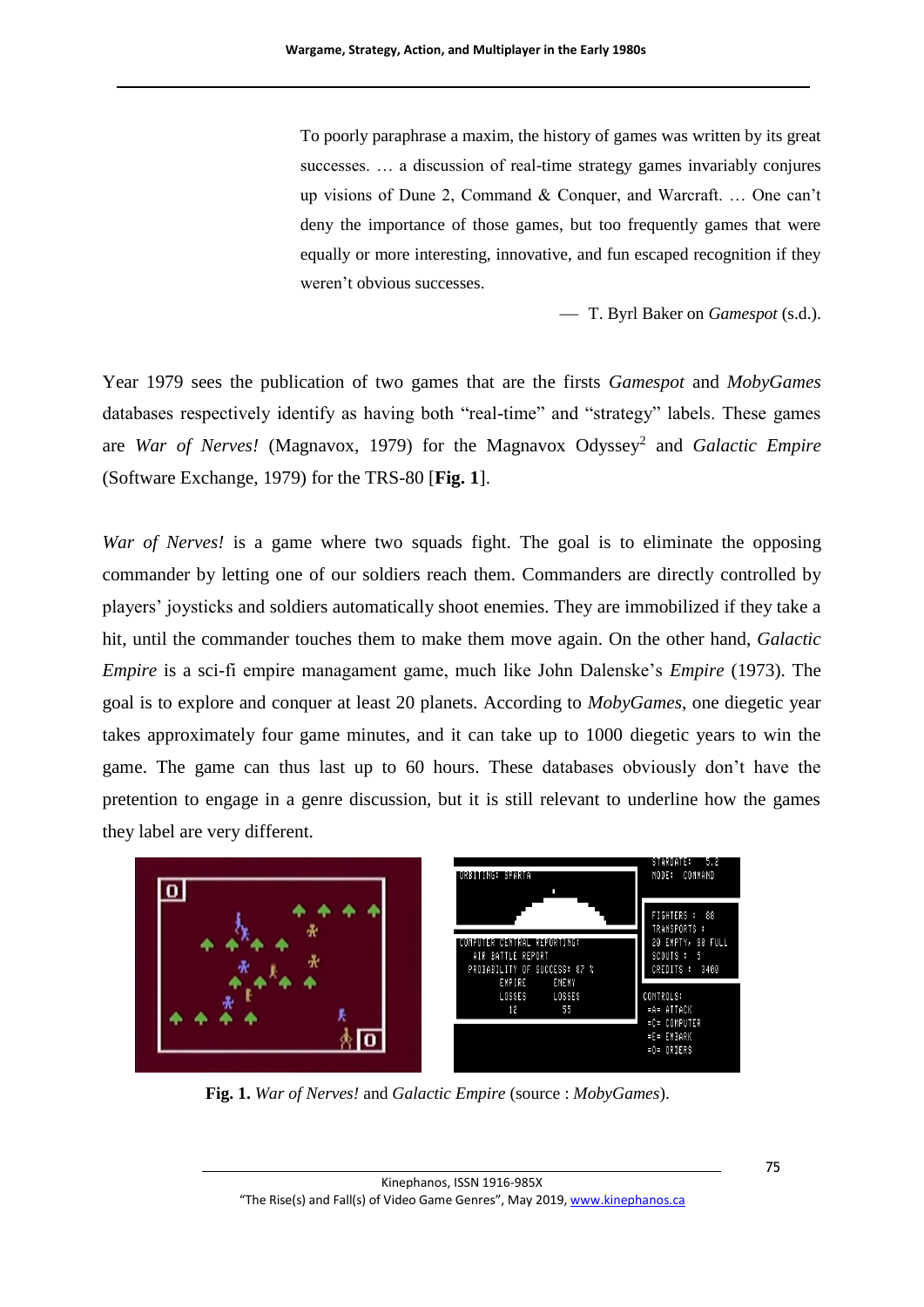Extensive literature underlines the importance to critically examine the phenomenon of game classification (see, amongst others, Wolf, 2001; Apperley, 2006; Arsenault, 2009). In computer and video games magazines of the 1980 decade, the combination of "action", "arcade," or "realtime" with "strategy" is quite common. Here and there, the expression "real-time strategy" is used. But real-time strategy games as we will come to know them in the 1990s are not very similar to games labelled "real-time strategy" in the 1980s: we are simply not witnessing the description of the same gameplay or experience. Their classification in the same genre is problematic, to say the least.

Real-time strategy games (or RTS) of the 1990s and 2000s are nowadays most often linked to *Dune II: The Building of a Dynasty* (Westwood Studios, 1992) (see, for instance, Adams, 2006, p. 1; Egenfeldt-Nielsen, Smith and Tosca, 2008, p. 86). But Dave Morris and Leo Hartas say that computer strategy games "can *trace their line of descent* from the monumental hex-grid boardgames used to simulate grand swathes of history …" (Morris & Hartas, 2004, p. 9, emphasis mine). As important as wargames can be in the computer gaming history, and especially strategy games history, it is always necessary to look critically at how categorizations are retrospectively made to create lines of continuity between historical events. Foucault argues in *L'archéologie du savoir* that categorizations "are themselves discourse acts that needs to be analyzed as every others; they have complex relationships, but they are never intrinsic, natural, and universally recognized characteristics" (Foucault, 1969, p. 35, my translation). It is then necessary to look at historical gaming practices to know how these games sometimes qualified as "real-time strategy" were played. The challenge is to develop "a method that maintains an awareness of early film's [or, here, game's] difference from later practices, without defining it simply as a relation of divergence from a model of continuity (that, in fact, has not yet appeared)" (Gunning, 1990, p. 86). Strategy games from the early 1980s should be analyzed for what they are, not for how they "announce" the real-time strategy games of the 1990s.

As I will demonstrate, there is no intrinsic continuity between early 1980s wargames and realtime strategy games: RTS did not "emerge from" wargames. Early 1980s computer games that were later dubbed "real-time strategy" are no more "ancestors" of 1990s real-time strategy games than games that contributed to a certain multiplayer culture in computer gaming. Stating that real-time strategy games are historically tied to games with "real-time" aspects and strategy is as relevant as to state that role-playing games are tied to games where the player plays a

76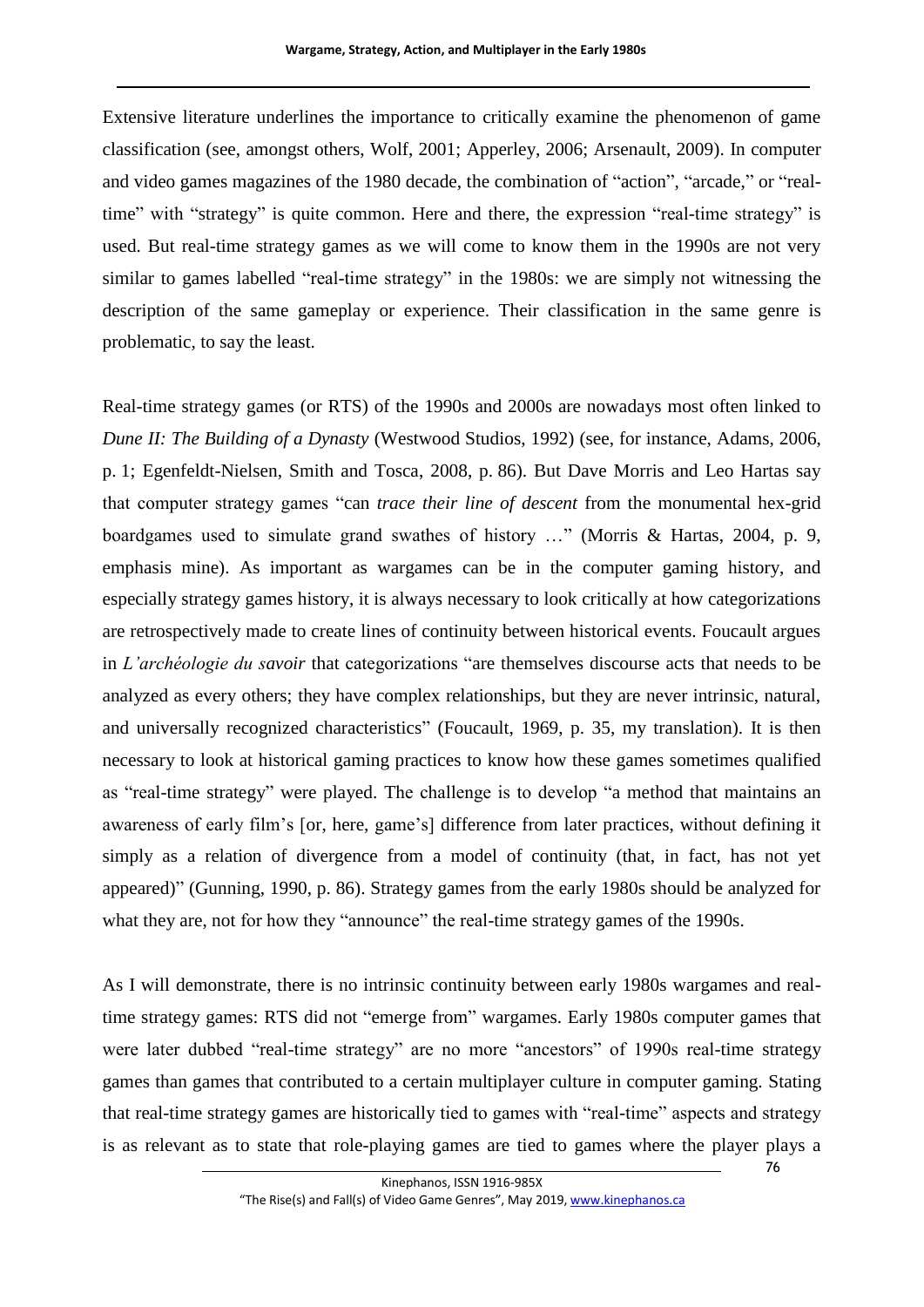character; it is true, but it does not clarify the historical explanation. Any historical continuity between cultural practices like gameplay forms is a retrospective construction. We have to look more closely at how games were discussed and played at the time in order to understand them from their contemporary perspective and justify any historical continuity that we trace according to this perspective. Some games that seem less important when focusing on the wargame and militaristic trend still have a legacy nowadays that is too often overlooked.

The goal of this paper is to begin this work by focusing on four small trends in early 1980s computer gaming. Firstly, I will summarize how "real-time" was introduced in wargames, exemplified amongst others by Chris Crawford's games. The second trend is the combination of strategy with "action" or "arcade" aspects. Thirdly, I will explain how strategy games exist beyond the wargaming culture. And lastly, I will underline how a few strategy games were inscribed in a multiplayer culture, exemplified by Danielle Bunten Berry's games. The goal will be to show that at least two gameplay paradigms (Dor, 2014) can be used to describe these games more accurately in their historical context: the prediction and the decryption paradigms.

#### **1) Wargames in Real-Time**

Greg Costikyan notes that computer wargames never really replaced traditional wargames. For him, a solitary pastime with unsatisfactory artificial intelligence could not replace a human versus human experience (Costikyan, 1996). However, some game designers literally used computer to supplement the wargaming experience. Chris Crawford released *Tanktics* (1978) with this in mind. The software only calculates encounters, while the visual aspect of the game is entirely assumed by a board, to a point where it is impossible to visualize the game without it [**[Fig. 2](#page-4-0)**].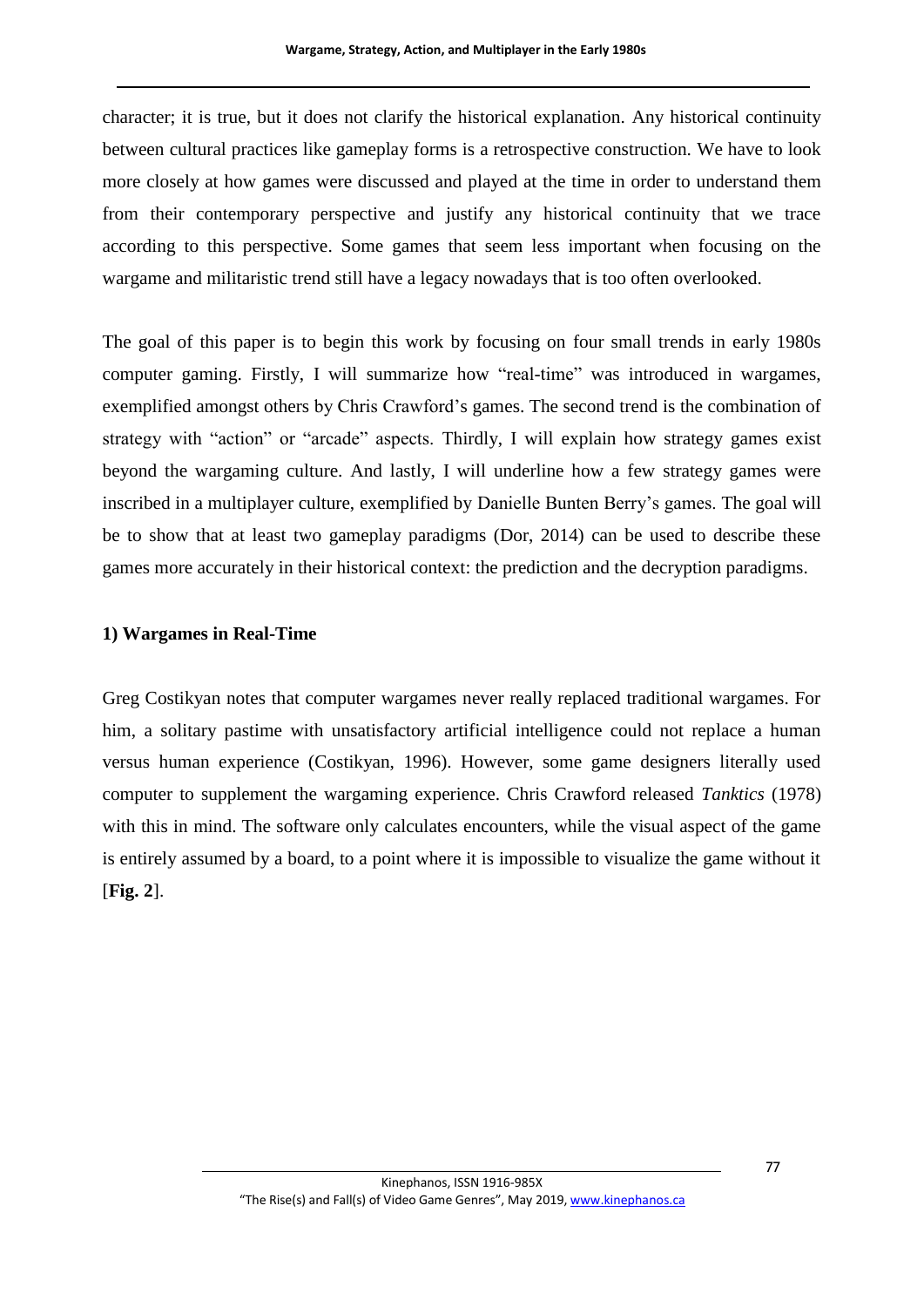

**Fig. 2.** *Tanktics* (sources : tacticalwargamer.com & *MobyGames*).

<span id="page-4-0"></span>Both Chris Crawford and Danielle Bunten Berry (under her former name Dan Bunten) are recurrent columnists in the newly-founded *Computer Gaming World* magazine. Crawford signs the first paper of the publication, where he has a clear vision for the future of wargames. He writes:

At present, most people associate real-time play with arcade games. They therefore turn up their noses at the concept. Real-time play is both more realistic and more challenging than turn-sequence play. It directly solves the problem of simultaneous movement that has never been adequately solved with boardgames. It also provides a reasonable and realistic simulation of tactical combat. Tactical combat does indeed involve decision-making under time pressure. Wargames that do not include this element fall far short of simulating tactical combat (Crawford, 1981, p. 4).



**Fig. 3.** *Eastern Front (1941)* (source: *MobyGames*).

<span id="page-4-1"></span>For Crawford, it is basically for a more accurate simulation that wargames should embrace realtime. He released *Eastern Front (1941)* (Crawford, 1981) that same year, a single-player game where the German army fights USSR during World War II [**[Fig.](#page-4-1) 3**]. The player selects units and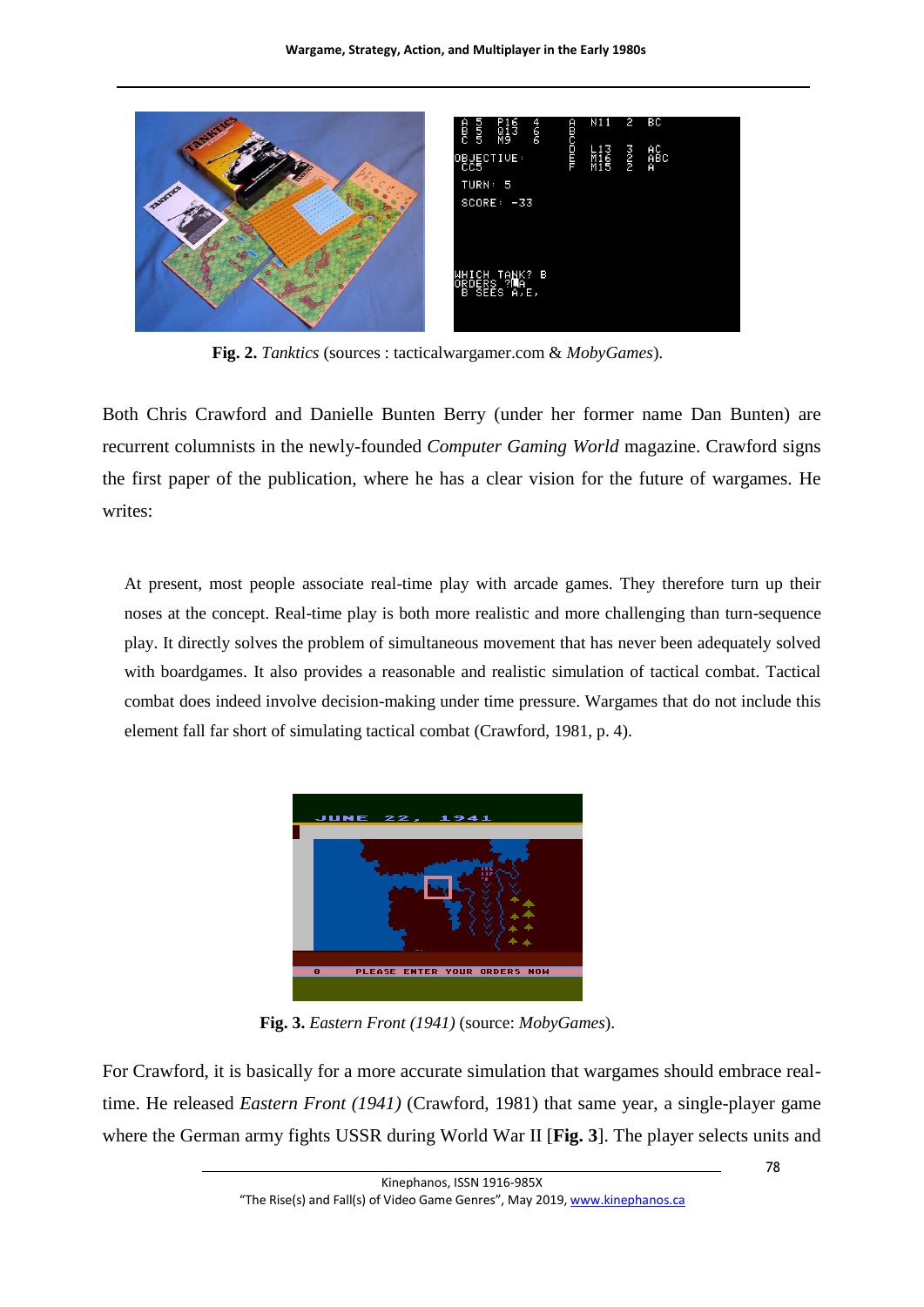gives orders using a joystick (Crawford, 2005, p. 717) and both the player and AI actions are deployed simultaneously (Donovan, 2010, p. 61). It is one of the first games that uses horizontal and vertical scrolling to slowly show a larger map, although Crawford was inspired by a software probably written by Ed Logg in 1980 (Crawford, 2005, p. 715). In a 1981 review of the game, Stanley Greenlaw explains what is scrolling, further corroborating the idea that it is quite new<sup>2</sup>. The player can take their time to play, but "every second you took to plan your move, the computer got another million cycles to refine its own move" (Crawford, quoted in Hague, 2002). As Greenlaw puts it: "Can you think of a more effective way to speed up slow players?" (Greenlaw, 1981, p. 30). While not a "real-time" game, it has two clear similarities with RTS games: speed of execution and simultaneous actions. Yet, *Eastern Front (1941)* is designed as a solo experience, where fast-thinking essentially ensure that the opponent is not too efficient. Bob Proctor explains that the game is very limited in terms of strategy, as a dominant strategy is easy to find and makes it hard to play for those who did not find it, but easy to play to those who found it (Proctor, 1982, p.  $10)^3$ . For Proctor, the experience of this solo game is not one of winning or losing, but to reach personal goals such as a specific threshold in score.

The game box of *Legionnaire* (Microcomputer Games, 1982) designed by Crawford could be the first conjunction of "real-time" with "wargame." "Real-time" is also used in their ad ("This advertisement has no headline!," 1982) [**[Fig. 4](#page-6-0)**]. *Legionnaire* is quite similar to *Eastern Front (1941)* : the player uses a joystick to give orders to Roman legions [**[Fig. 5](#page-7-0)**]. Up to eight orders can be "stacked" while the player can give their attention elsewhere. Robert DeWitt from *InfoWorld* explains how wargamers will appreciate being challenged in real-time (1983, p. 56). His description of the game is clear:

In typical play, Caesar might have five legions, each executing a stack of orders (i.e., moving simultaneously on the board), while the computerized enemy is attacking with twice as many units from various directions, sometimes out of sight (1983, p. 56).

<u>.</u>

<sup>&</sup>lt;sup>2</sup> "The player uses a joystick to move the cursor in any of the four cardinal directions. As the cursor reaches the edge of the current map the entire map will scroll in the direction of the cursor move until the cursor is stopped or the edge of the whole map is reached" (Greenlaw, 1981, p. 30).

<sup>&</sup>lt;sup>3</sup> A letter from a reader corroborates this idea: "To some, Chris Crawford's EASTERN FRONT is an impossible struggle against overwhelming odds. To others, the challenge lies not in winning, but rather whether or not ALL Russian units can be eliminated before time runs out" (Richard Thuriot, in "Strategy Game Tips," 1984, p. 36).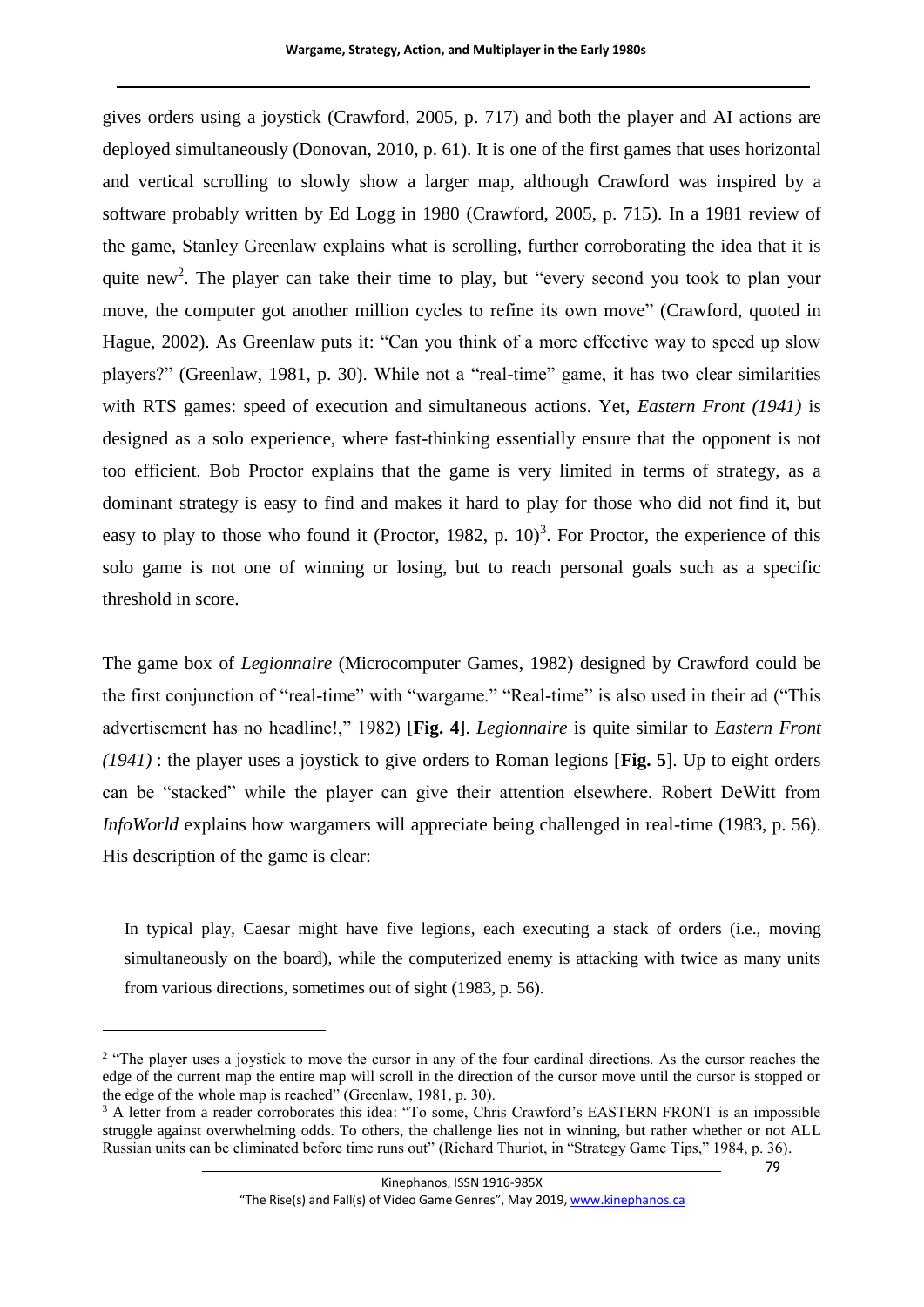

<span id="page-6-0"></span>**Fig. 4.** Advertisement for *Legionnaire* ("This advertisement has no headline!," 1982, p. 5).

The simultaneity of actions, speed of execution, and imperfect information of *Eastern Front (1941)* is still there, while adding this "real-time" aspect.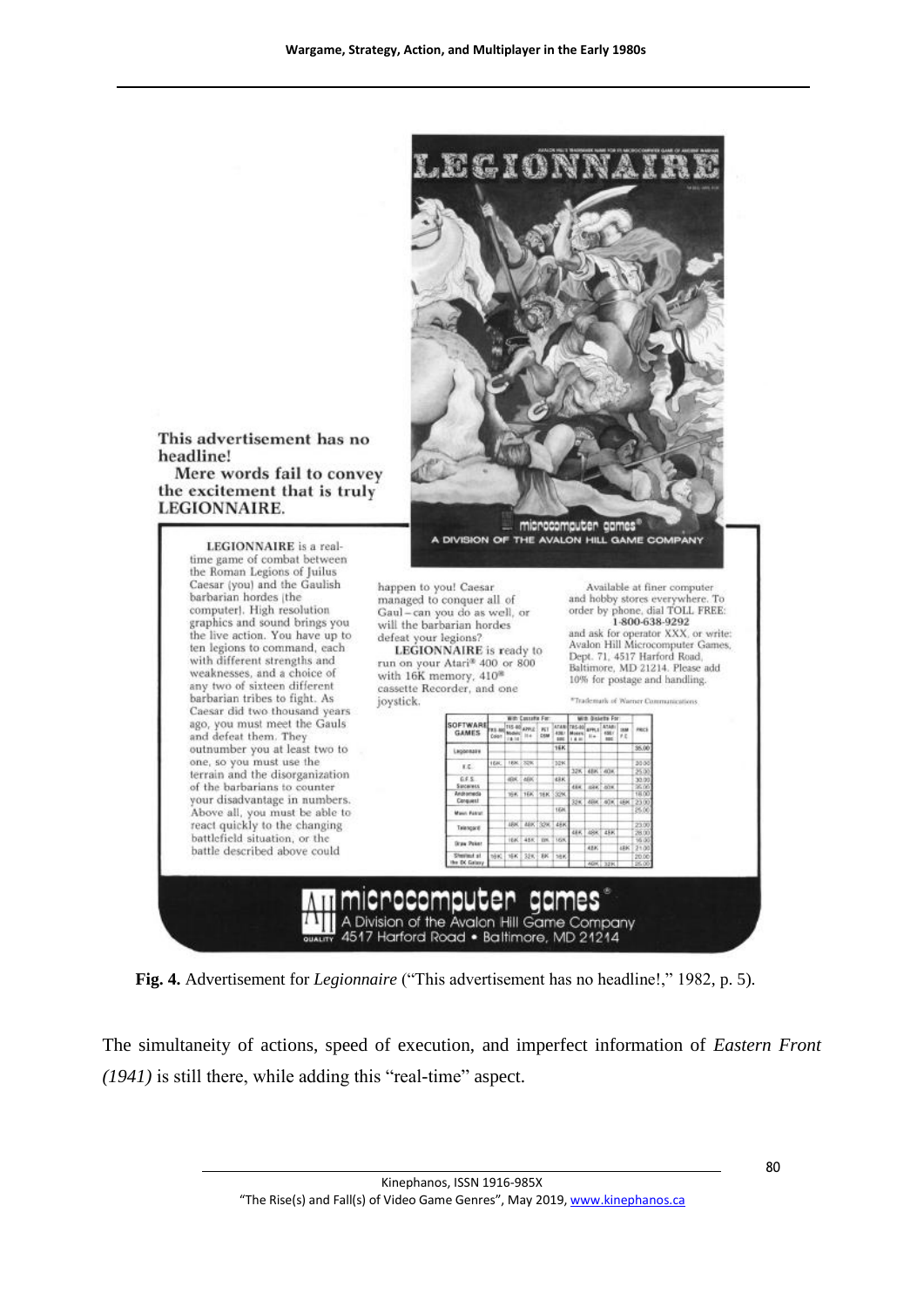

**Fig. 5.** *Legionnaire* (source : *MobyGames*).

<span id="page-7-0"></span>The next year, an ad for *Combat Leader* (Strategic Simulations Inc, 1983) integrates almost every keyword that connotes the hybridity between strategy and action: a "real-time wargame so fast you'll call it a strategy arcade game" ("Combat Leader," 1983, p. 19, emphasis preserved). French magazine *Micro 7* states in a text box that it is a wargame "that has every advantages of a real-time game" ("Combat Leader," 1984, p. 118, my translation). Roy Wagner sees a greater simplicity, since the player chooses simple commands with a letter and indicates a location where the command is to be issued (Wagner, 1984, p. 35).

This simplicity is also seen in one game retrospectively identified as an RTS: *Stonkers* (Imagine Software, 1983). Released only in Europe on the ZX Spectrum, Andrew Rollings and Ernest Adams suggest that it is the first RTS (Rollings & Adams, 2003, p. 161). This single-player game gives the player control of infantry, tanks, artillery, and supply trucks to take the enemy's headquarters and port [**[Fig.](#page-8-0) 6**]. Tony Bridge in *Micro Adventurer* explains the game principles as simple: "a large cursor which may be moved (under keyboard or joystick direction) over the unit you wish to move" (1984, p. 21).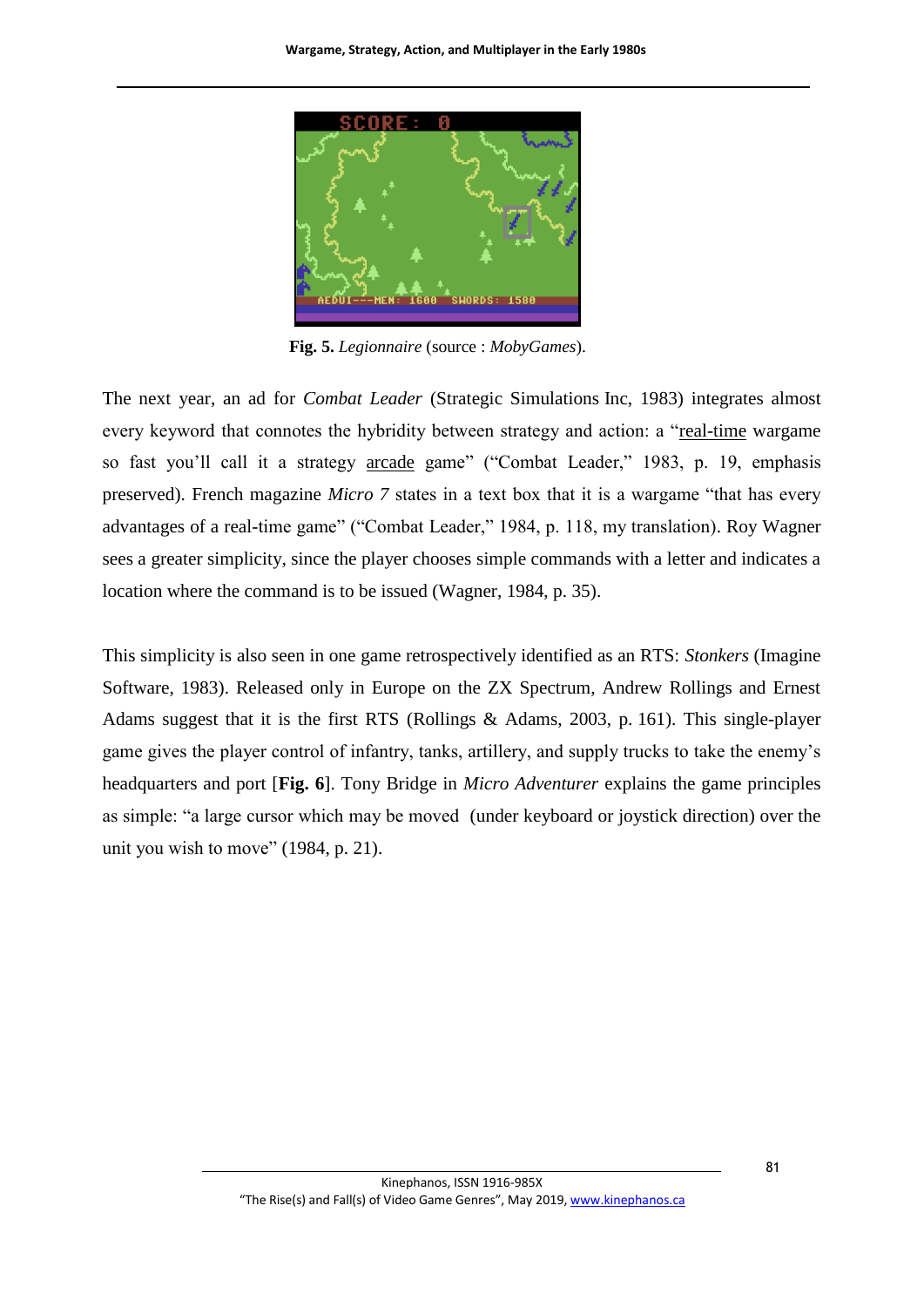

**Fig. 6.** *Stonkers* (source : *MobyGames*).

<span id="page-8-0"></span>Information on each unit (health, morale, supply) is revealed when the mouse is over it. Bridge describes the principles of giving "orders" to units, saying that the player has to first click on them, and then to click on a destination. The player then can manage other tasks while the unit carries the order. Bridge sees it as an especially simple and short wargame that is an efficient introduction to more complex wargames such as *Eastern Front (1941)*. Tony Tyler (1984, p. 30), editor of *Big K* magazine, also remarks a similarity with Crawford's games. An anonymous reviewer in *Crash* notes family resemblances with arcade games because of its speed: "It gets to the point where you barely have any time left to think, and you're punching keys all the while" ("Stonkers," 1984, p. 102). *Home Computing Weekly* suggests that both audiences will be left unsatisfied: "Too little action for arcaders — not enough information for strategists" (D. C, 1984, p. 30). A letter in the "Playing tips" section of *Crash* magazine underlines that a dominant strategy let the player wins every time<sup>4</sup>. Nevertheless, readers from this magazine declared it was the "Best wargame" for 1984 ("Crash," 1984, p. 100). The label "real-time" implicitly calls for more action in strategy games; *Stonkers* shows that strategy games with action elements can definitely rivalize with traditional wargames in 1983. The combination of "action" and "strategy" will be recurrent throughout the decade.

<u>.</u>

<sup>4</sup> This dominant strategy is described by S. Hennessy: "simply move your men and some tanks to the bridge head and wait, keeping them supplied and moving everything else to your port HQ. When the enemy reach you they are so depleted of power that you come out of the battle well on top. The remaining energy will go to the occupied base (usually only a few units left) where they are easy prey for your men" (quoted in "Playing tips," 1984, p. 77). D. Hobson adds that the most efficient method is simply to wait for every enemy unit up to the last one comes engaging yours ("Playing Tips," 1984, p. 143).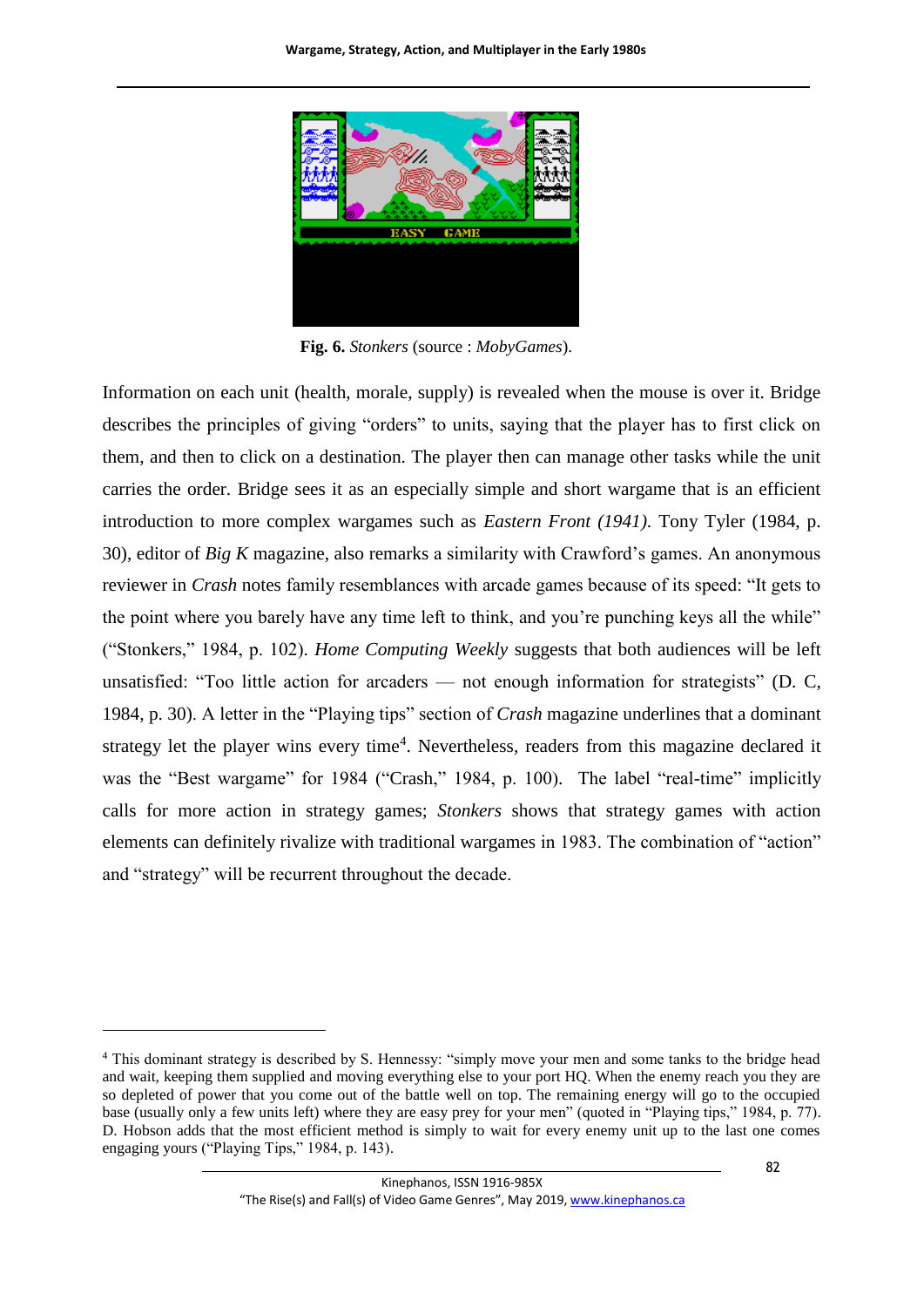## **2) Action/Arcade and Strategy**

This hybridization between arcade and strategy is frequent at the beginning of the 1980s, and not necessarily only in classical wargames per se. Following their readers' comments, *Computer Gaming World* underlines that one of the five most important events in 1982 in computer gaming is the introduction of "strategy/action games which combine strategy and arcade action" ("Some Reader," 1983, p. 9). In his series on Atari, Allen Doum comments on the difficulty to classify games, amongst other strategy and arcade games:

In fact, distinctions between strategy and arcade games are getting harder as well. Real-time wargames such as *Combat Leader* and *Legionnaire* aren't fast enough to be called action games yet, but next years crop will include some that will be hard to categorize (Doum, 1984, p. 22).

Luther Shaw also notes this in his review of *BEZ-MX* (Bez, 1982), labelled as a "wargame/arcade". The game is described as a "a two player wargame in which the players try to destroy each other's military-industrial strength while preserving their own" (Shaw, 1982, p. 34). The player can assign different tasks to their population to fuel their war machine, or hide them from enemy bombings at the cost of their workforce. Shaw suggests that the game would be more interesting for strategy gamers with a certain taste for arcade rather than the other way around (p. 35).

This hybrid arcade-strategy is seen by Shaw as a contemporary tendency well represented by *Mission Escape*<sup>5</sup> and *Guns of the Fort Defiance* (Avalon Hill, 1981). The latter is, under certain aspects, similar to what tower defenses are today. The game puts the player in the role of a group of artillery soldiers that defends a weak spot on a fort during the 1812 Canadian-American war [**[Fig. 7](#page-10-0)**]. Their goal is to rout the enemy regiment, which slowly approach pixelby-pixel. They have to use different artillery bombshells and choose an efficient fuse and elevation to hit their constantly moving target.

1

<sup>5</sup> It is not clear as to which game Shaw refers. It could be *Mission: Escape!* (MicroSparc, 1982).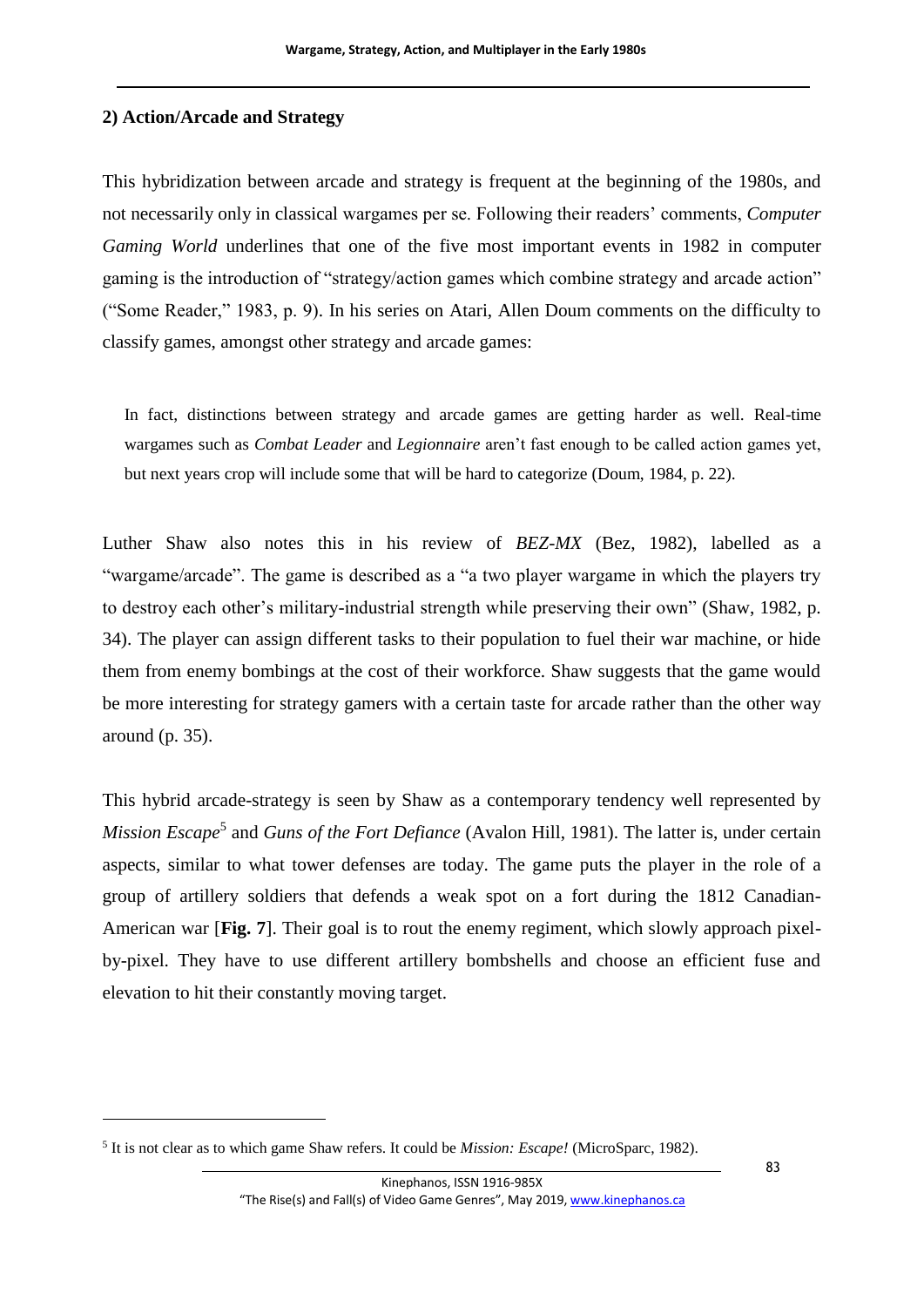

**Fig. 7.** *Guns of the Fort Defiance* (Apple II version). Left, soldiers beginning to approach. Right, soldiers routing after a successful defense.

<span id="page-10-0"></span>In two short sentences, Johnny L. Wilson pins how it mixes strategy and speed: "The cavalry, especially, have a tendency to be able to close range faster than my befuddled fingers can type orders. Hence, one often has to think ahead in terms of range estimation" (Wilson, 1982, p. 35). The speed of the game becomes significant to the point where longer-term thinking is necessary.

A few years later, another hybrid case is released: *The Ancient Art of War* (Evryware, 1984). The player must lead batallions composed of three different units—knight, archer, or barbarian— on the battlefield and take care of their supply and fatigue. A fight starts when two batallions meet, fight which can be managed more precisely by going into "zoom" mode, in a lateral perspective space [**[Fig. 8](#page-11-0)**]. The player can create a custom campaign by choosing on which type of map the skirmish will take place, difficulty level, special rules, and the opponent (from Sun Tzu to Napoleon). Russell Sipe underlines in *Computer Gaming World* that all things being equal, knight beats barbarian, which beats archer, which beats knight (Sipe, 1985, p. 25); more than 20 years later, Ernest Adams and Andrew Rollings took this game to illustrate intransitive relationships in games (2007, pp. 364–365). The game is in "real-time" most of the time, except in one crucial moment: when a moving order is given, the time stops until the player selects a destination. It only plays in solo and there is not any way to create new units during play contrarily to modern RTS. Laurent Schwartz from *Tilt* explains in a wargame feature from 1986 that, in *The Ancient Art of War*, even if speed is interesting, "too many parameters direct combat so that your speed cannot determine the result" (Schwartz, 1986, p. 125, my translation).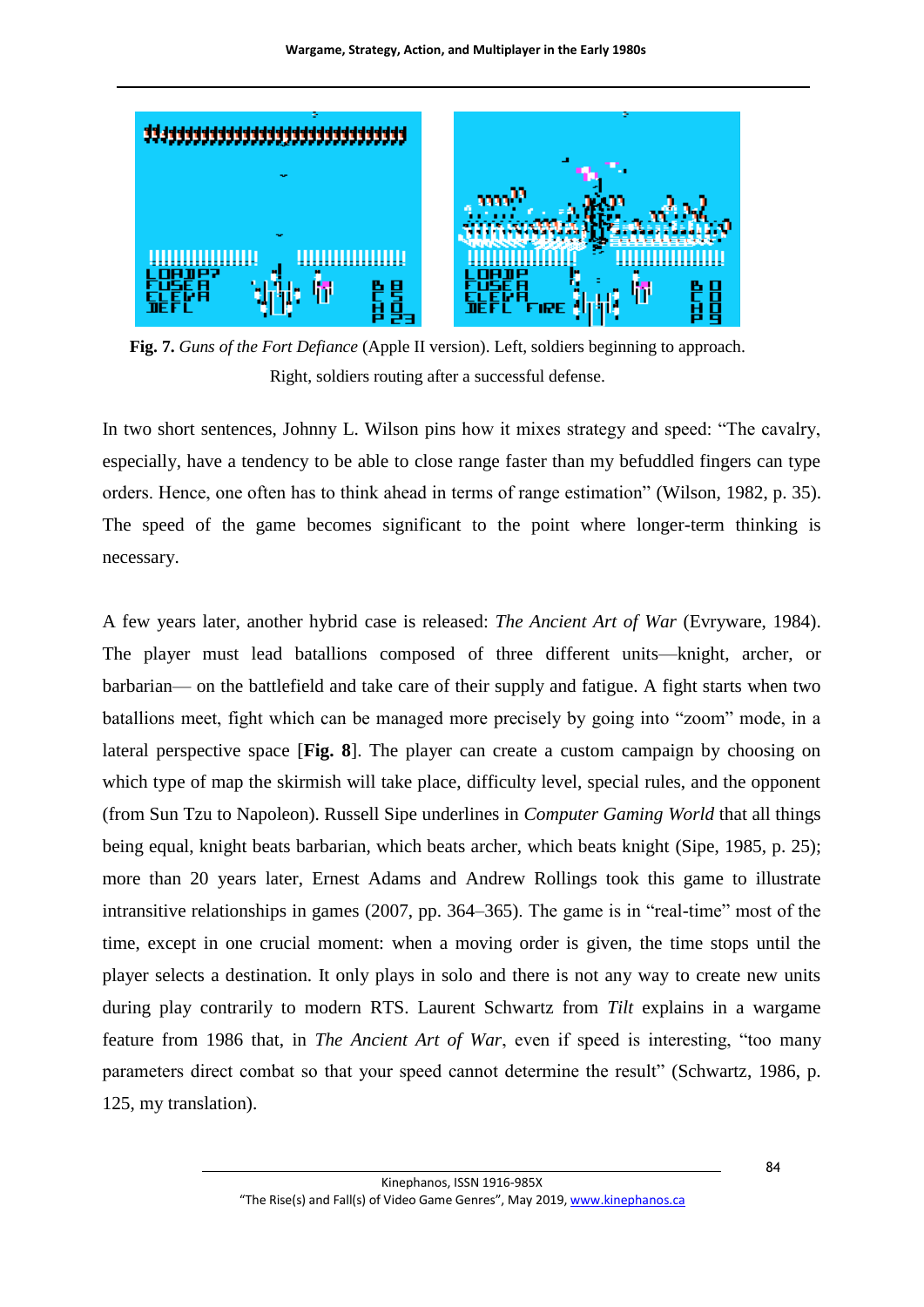

<span id="page-11-0"></span>**Fig. 8.** *The Ancient Art of War*. Left, the game map. Right, a combat (source: *Abandonia*).

"Real-time" and "real-time strategy" are used more than once in the next years. Within a list of entertainment software available for Amiga (Mitchell, 1986, p. 48), there are two 1984 games from Krentek Software: *Rome and the Barbarian*, labelled as a "[r]eal-time strategy game" », and *Napoleon at Waterloo*, a "simulation in real-time" retrospectively labelled as "real-time strategy" in the *MobyGames* database. An ad in *Computer Gaming World* announces *TRODART*, developed by GoWhile Software<sup>6</sup>, a "war game" in real-time where there are simultaneous actions between two players by modem ("TRODART," 1986, p. 43).

Yet, the expression "real-time" in strategy games does not necessarily mean what it commonly accepted nowadays, i.e., that the game time flows continuously and pressure their players. This expression is sometimes used to qualify games from the trilogy Sid Meier and Ed Bever released in 1985-1986 inspired by Meier's earlier game *NATO Commander* (MicroProse, 1983). "Real-time" is used on the box of the first game of the series, *Crusade in Europe* (MicroProse, 1985) [**[Fig. 9](#page-12-0)**]: "Non-stop action takes place in accelerated real-time". The five scenarios of *Crusade in Europe* take place in 1944-45 where the player gives order to units, but it is still possible to pause the game on demand and still give commands. The diegetic time flows by units of 30 minutes. Schwartz (1986, p. 129) does not remark the real-time aspect of the game or of its successors, *Decision in the Desert* (MicroProse, 1985) and *Conflict in Vietnam* (MicroProse, 1986), while it was seen as a singular aspect of *The Ancient Art of War* in the same article. The definition of "real-time" used on the game box seems different from real-time in modern strategy games, i.e., that time is a constant pressure. In design notes he published for

<u>.</u>

<sup>&</sup>lt;sup>6</sup> The only other mention of the game that I found, except reprint of this same ad, is on the reviewer M. Evan Brooks' (2002) personal website.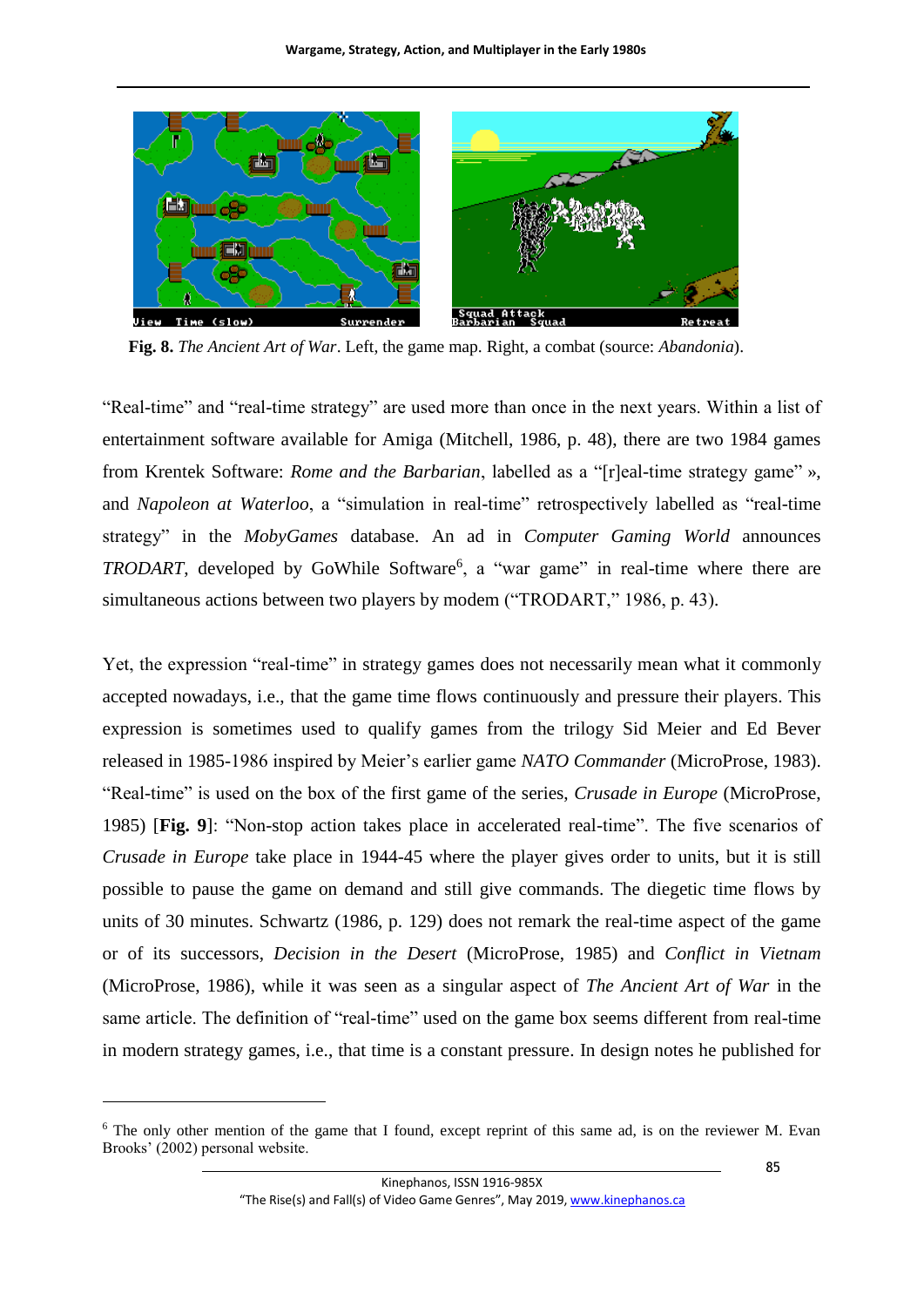his submarine simulator *Silent Service* (MicroProse, 1985) in *Computer Gaming World*, Sid Meier states that the game is in "real-time" when an action is needed, but in "accelerated realtime" in-between (Meier, 1986, p. 28). "Real-time" then refers to the time of a "real" action, while the accelerated time refers to the fact that, when nothing happens, the game accelerates the time. A "real-time" game then in the 1980s does not necessarily equivocates a fast game. The tradition with which real-time strategy gaming shares more in the early 1980s is probably to be found somewhere else; let us then go back to the beginning of the decade.



**Fig. 9.** Left, *Crusade in Europe*. Right, *Conflict in Vietnam* (source: *MobyGames*).

## <span id="page-12-0"></span>**3) "Real-time" Strategy beyond Wargames**

The December 1980 issue of *Creative Computing* has a section called "Compleat Computer Catalogue" where a reader can order games and computer products by mail using a "Reader Service Card" annexed to the magazine. One of the games is *Computer Quarterback* (1981), available for the Apple II, and is described as a "real-time strategy football game" ("Compleat Computer Catalogue," 1980, p. 174). It is the first mention of "real-time strategy" as far as my research could go. In an official advertisement in the same issue, the publisher mentions that it is in "real-time" and that it is a "strategy football game" (p. 19). The title screen mentions the name "Dan Bunten," the name under which Danielle Bunten Berry will also publish among others *M.U.L.E.* (Ozark Softscape, 1983) and *Modem Wars* (Ozark Softscape, 1988), largely considered today as landmarks in multiplayer gaming.

In *Computer Quarterback* [**[Fig. 10](#page-13-0)**], an American football game "essentially strategic" (Harbonn, 1987, my translation), two players compete in front of the same computer, each with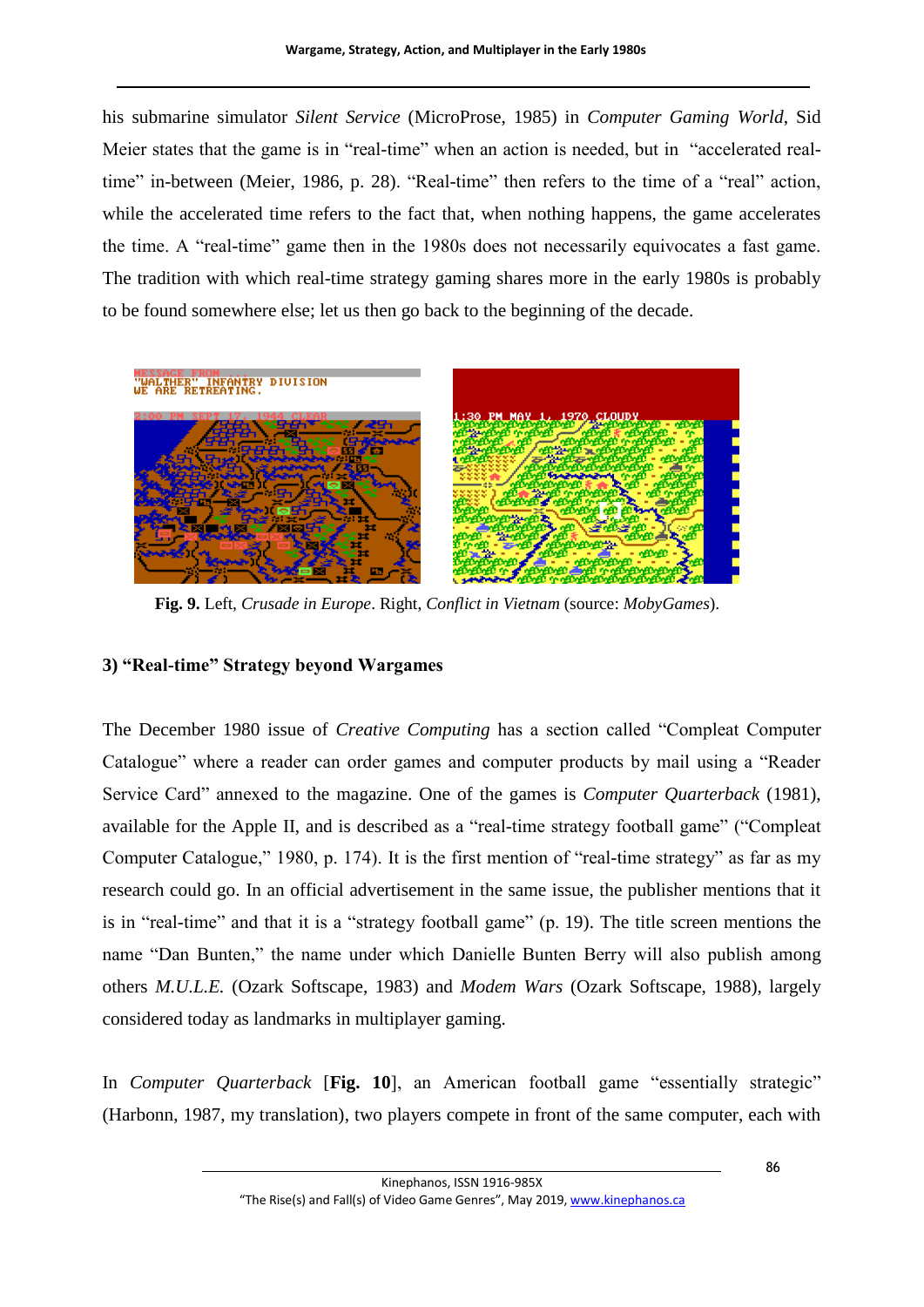their own paddle. Before the match, each player assigns offensive and defensive strategies to numbers from 1 to up to 36 depending on the side and the game mode. Each player has a limited time to choose their strategy and can change it depending on what they see of their opponent's player positioning, until the offensive team makes a move; then, the game automatically resolves the exchange. It is a game of imperfect information between two players: the choice of action does not appear on screen in order to hide that information even if players are sitting side by side. Other football computer games of the 1980s are similarly called "action/strategy" (Lee, 1987, p. 16).



**Fig. 10.** *Computer Quarterback* (Apple II version, emulated with Applewin).

<span id="page-13-0"></span>Even though wargames seem like a strong influence for strategy gaming, *Utopia* (Mattel, 1981) could be an early influence for the genre, whether it is as the "first true proto-RTS game" (chobopeon, 2012) or "the first real simulation game, or 'God Game,' for a home console" (Melissinos & O'Rourke, 2012, p. 43) [**[Fig.](#page-14-0) 11**]. Published on the Mattel Intellivision and designed by Don Daglow, one or two players must manage an island, accumulating gold and points, fighting pirates, natural disasters, and rebels sabotaging production. They can buy buildings (school, factory, hospital, etc.) by moving a squared cursor with the joystick and by clicking on one of the nine numbered buttons on the Intellivision controller, or directly control boats to accumulate gold by fishing or to attack the opponent's boats. The game uses a system of "timed turns": it is in real time because the time flow is continuous, but turn-based in the sense that at a frequency of 30 to 120 seconds, at the players' choice, a turn ends. At the end of a turn, the game stops for a few seconds to attribute points, add gold, and display the islands' populations. The goal is to have more points than your opponent or to beat your personal score at the end of a predetermined number of turns.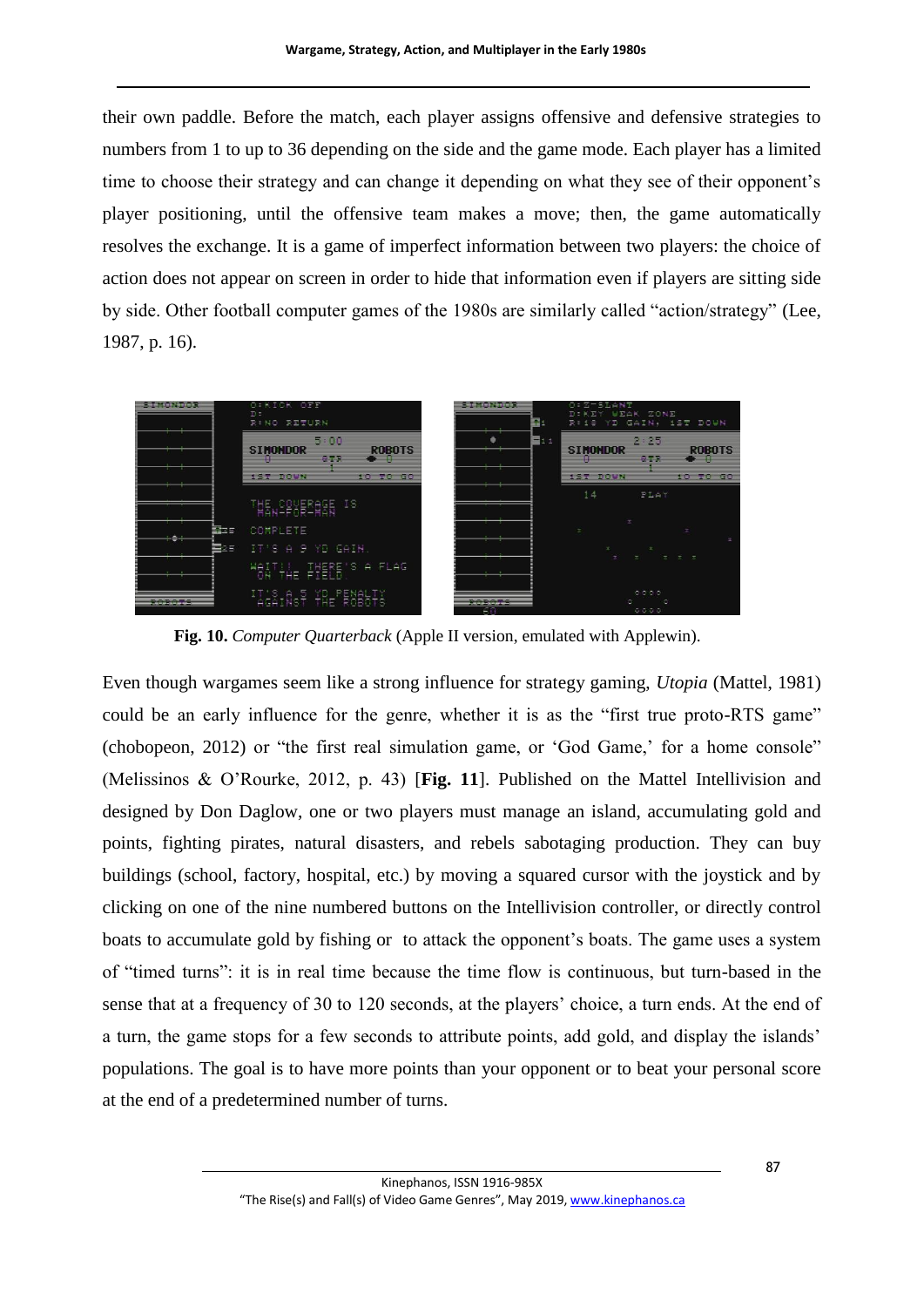

**Fig. 11.** *Utopia* (source : *MobyGames*).

<span id="page-14-0"></span>Competition between two players is of course extremely common in electronic games, but games in the early 1980s rarely integrated this function by connecting two or more computers together. An ad box in *Basic Computing* presents the game *Commbat* (B. Schilling, 1981), claiming that it's about time a combat game let two players fight against each other, provided they have an Apple, Atari, or TRS-80 computer with a "full-duplex modem (or a modem eliminator if the computers are in the same room). Your mission : Find and destroy the enemy's base before he [sic] discovers and annhilates [sic] yours" ("The Company," 1983, p. 49)<sup>7</sup>. To get the claims to extract uranium in the Deneb galaxy, each player fights the other with eight tanks, four reconnaissance drones, and mines, missiles, bombshells, etc. Typographic characters represent units [**[Fig. 12](#page-15-0)**]. In his review of the game, George Stewart explains the inherent interest in *Commbat*: fighting a human opponent. This "tele-game," as he dubs it, creates a different dynamic than when fighting computer opponents: "after all, what does a computer know about the thrill of victory or the agony of defeat?" (Stewart, 1981, p. 100). If Dobson states more than 30 years later that the game was not in real-time (Dobson, 2012, p. 3), the description made by Stewart clearly indicates the contrary:

1

<sup>7</sup> Robert A. Schilling wrote a letter in the *BYTE* magazine specifying that he wanted to make this game a trilogy, and that the second title was finished in April 1982 (R. A. Schilling, 1982, p. 22). My research could not identify this second game, which could have been ultimately published by another name.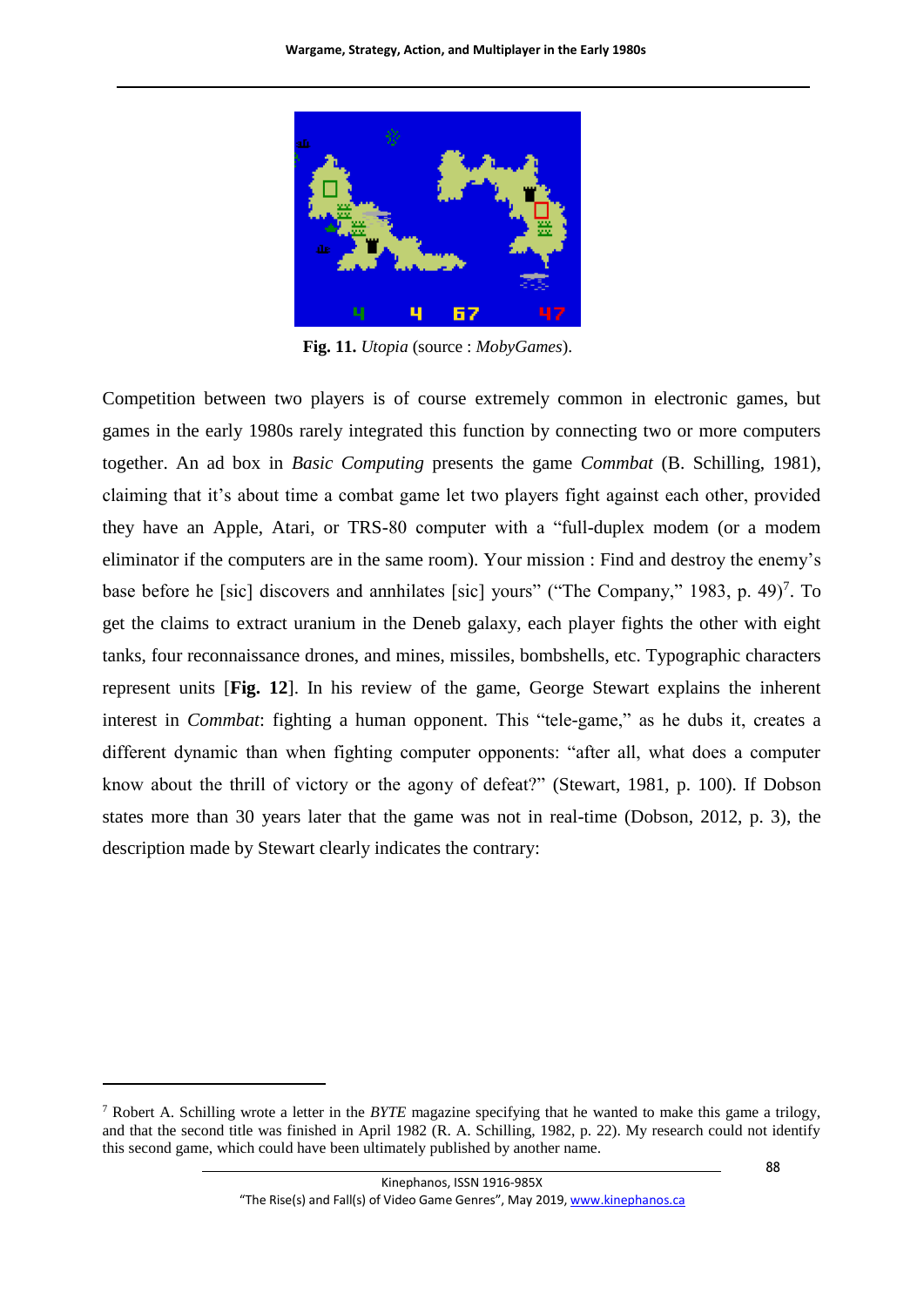Another essential game element is its interactiveness. You and your opponent can move, fire weapons, and select different tanks and decoys at any time. This makes the game infinitely more challenging than the typical, wait-your-turn war game played on a board. Suppose, for example, that while you're typing in a command, you notice some enemy action through one of your three windows. You can cancel the command and make an immediate response to your opponent. You can even send him [sic] a message at any time ("Let's quit for a while," "Aha!" or some distracting thought) (Stewart, 1981, p. 102).



<span id="page-15-0"></span>**Fig. 12.** *Commbat*, illustrated in *BYTE* magazine (Stewart, 1981 p. 102). Left, the fighting screen ( $\ll 2$  » is a player tank and  $\ll X$  », an enemy tank). Right, the help screen illustrating the different possible maneuvers.

While some technical problems inevitably make modem play difficult—especially when a combat can extent somewhere from 30 minutes to 4 hours—, Stewart notes in conclusion that he sees two fundamental elements of this game that prefigures the future of computer gaming: 1) the diversity of play in human-versus-human interaction; 2) the combination of strategy, tactics, and reflexes. This combination bears family resemblances with RTS; this assemblage of gameplay elements will be part of a lot of subsequent games.

It is in the tradition of *Commbat*, *BEZ-MX*, and, of course, *Computer Quarterback* that the next game from Bunten Berry can be inscribed. *Cytron Masters* (Strategic Simulations, Inc., 1982) is "one of a new breed of games combining the action and graphics of arcade-type games with the authenticity of simulations" (Botner, 1982, p. 30), as one of its play tester puts it. *Cytron Masters* is the first Bunten Berry game that vaguely uses a military theme and, according to her,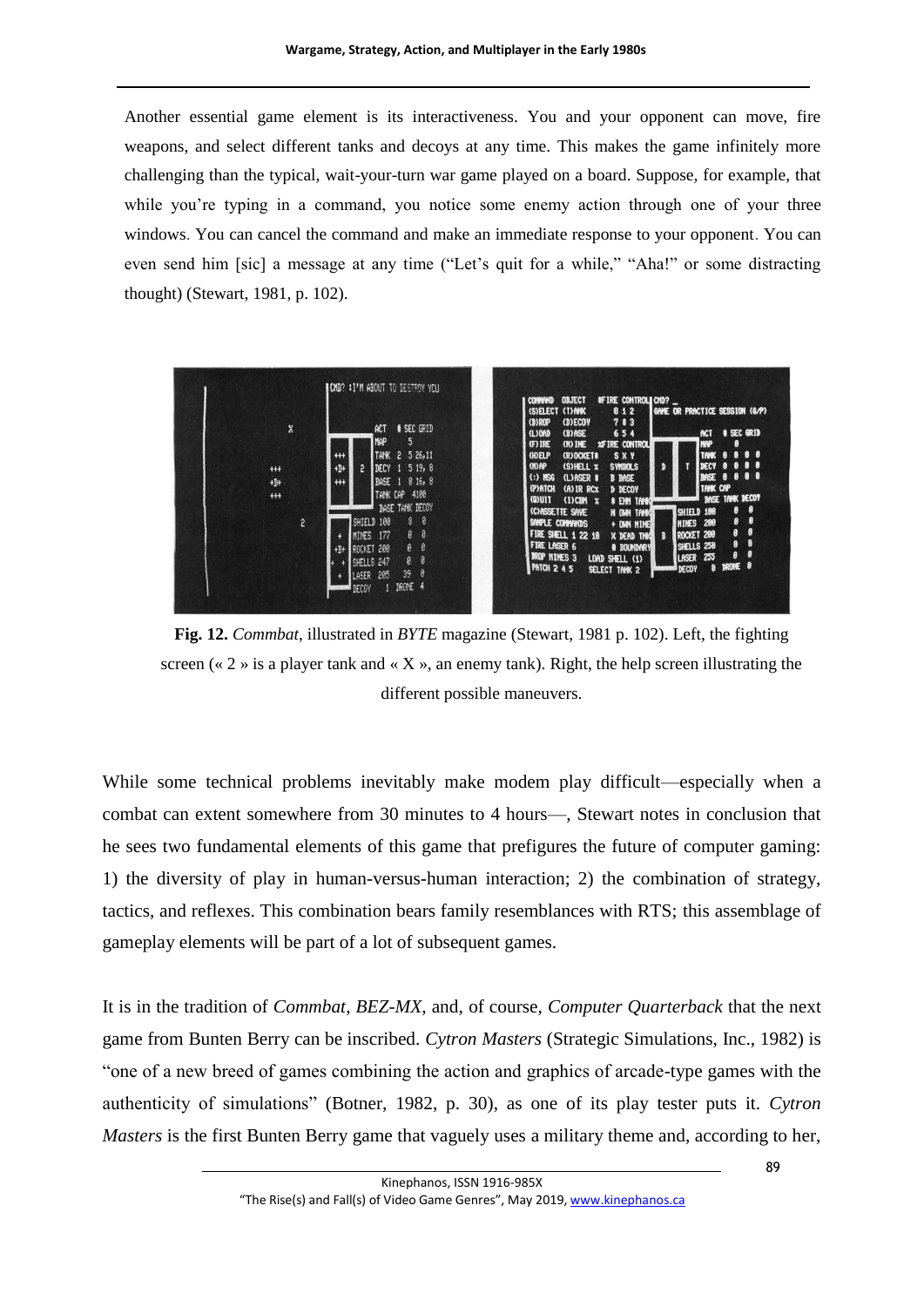the first that combines action and strategy with more or less success (Bunten Berry, s.d.). Two players will fight using five unit types, each with their particularities, including commanders that can relay orders to adjacent units [**[Fig.](#page-16-0) 13**].



**Fig. 13.** *Cytron Masters* (source : Mobygames).

<span id="page-16-0"></span>The goal is to destroy the enemy's command center. To create new units, the player must control some of the eight power centers, which are in a fixed number on the battlefield. By looking beyond traditional wargames in "real-time," we can see that a tradition of multiplayer slowly emerged in the early 1980s. The roots of this multiplayer culture is still to be unveiled.

## **4) A Multiplayer Culture**

Online services such as CompuServe were not available for every gamer, but some games playable through these services were not far from contemporary multiplayer games. Suzan D. Prince from the *Video Games* magazine identifies explicitly the game *Megawars II*, for CompuServe, as a "multiplayer real-time strategy":

This high-speed, multiplayer real-time strategy game with the arcade flavor and souped-up 3-D color graphics accommodates up to 10 players at any time, with each player's computer screen serving as his or her cockpit window through which he looks at the others (Prince, 1983, p. 24).

What Prince dubs as "timeshare games," with persistent universes in which players log in, "... provide human interaction that is missing from player vs. system games » (Prince, 1983, p. 24). Patricia Fitzgibbons calls *MegaWars* as well as *Empire* on PLATO as "fastpaced, exciting, multi-player games of warfare and conquest" (Fitzgibbons, 1985, p. 52). *Empire* and *MegaWars*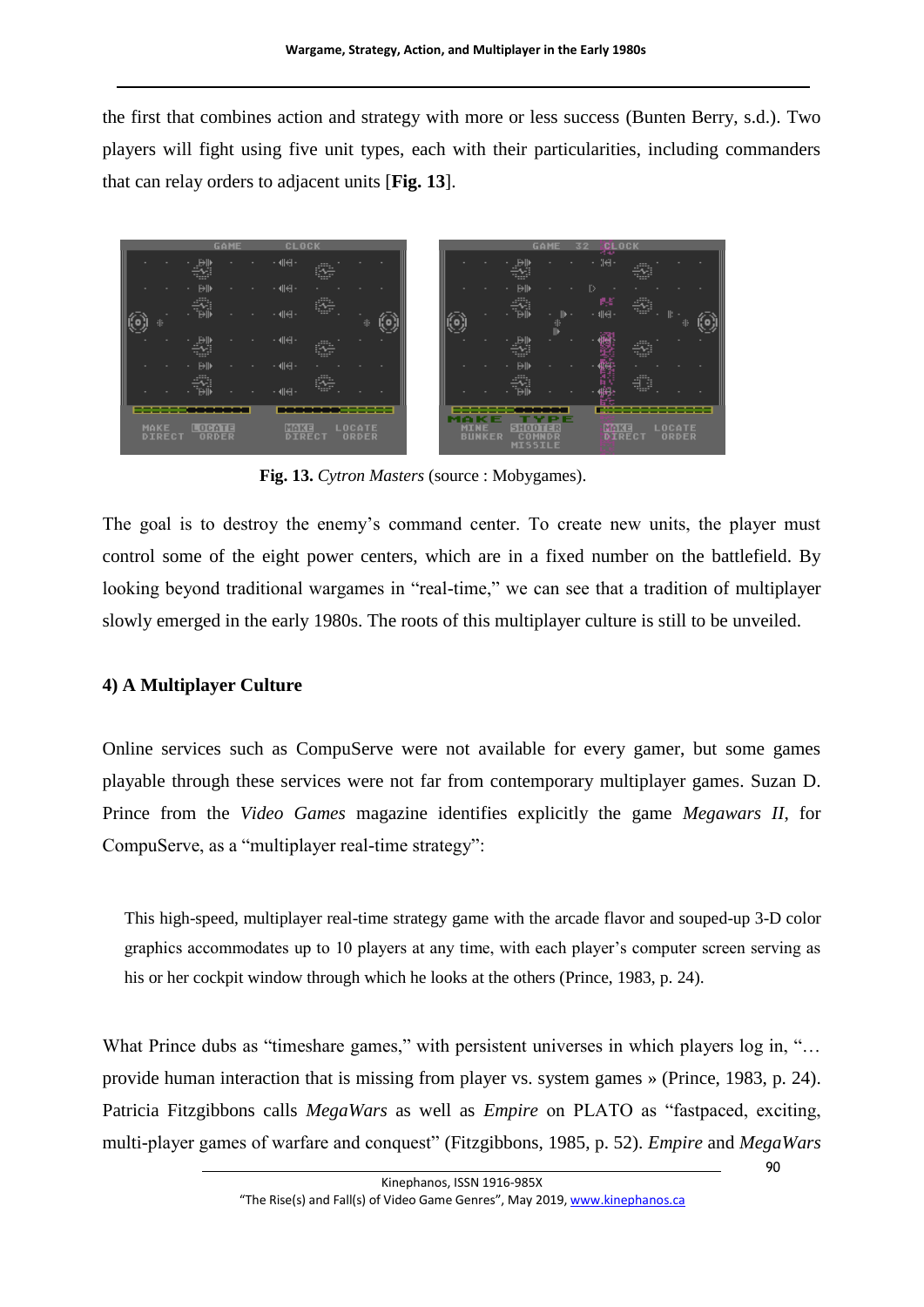both seem to have different versions over the 1970s and 1980s, and their "real-time" aspect is difficult to evaluate.

However, one of the most renown multiplayer game from the 1980 decade is *M.U.L.E.* (Ozark Softscape, 1983), designed by Danielle Bunten Berry within her new company. Electronic Arts wanted to publish a previous Bunten Berry game, *Cartels & Cutthroat\$* (Bunten & Bunten, 1981) but SSI still had its rights. Bunten Berry then suggested to remake the game, but better, while also borrowing ideas from her own *Wheeler Dealers*, a "real-time stock market simulation" (Moriarty, 1998) for Apple II with an extension that can support up to four players (Moroagh, 2008). The result was *M.U.L.E.* (Bunten Berry, s.d.).

*M.U.L.E.* is a four-player "trading game" (Wade, 1985, p. 24) and a "competitive strategy title" ("M.U.L.E.," 2001) for Atari 800, offering "an exquisite play balance of teamwork and rivalry, bitter cooperation and delicious treachery" (Moriarty, 1998). The *Commodore User* describes it as "[a]nother cerebral game of the management/strategy persuasion" (L. S, 1985, p. 29) and John J. Anderson underlines its educative aspect, stating that its competition necessitates cooperation (Anderson, 1983, p. 114). *M.U.L.E.* players develop a colony by claiming land, buying "multiple use labor elements" [M.U.L.E.] to collect resources on a planet called Irata [**[Fig.](#page-17-0) 14**].



**Fig. 14.** *M.U.L.E.* (source : *MobyGames*).

<span id="page-17-0"></span>Each player takes decisions during their development phase, which has a time limit; executing all their actions faster during a phase gives a bonus in cash (Curtis, 1983, p. 12). When every player has finished their development phase, everyone can put their resources in an auction for the other players to buy them. The auction works with joysticks; buyers and sellers set their

91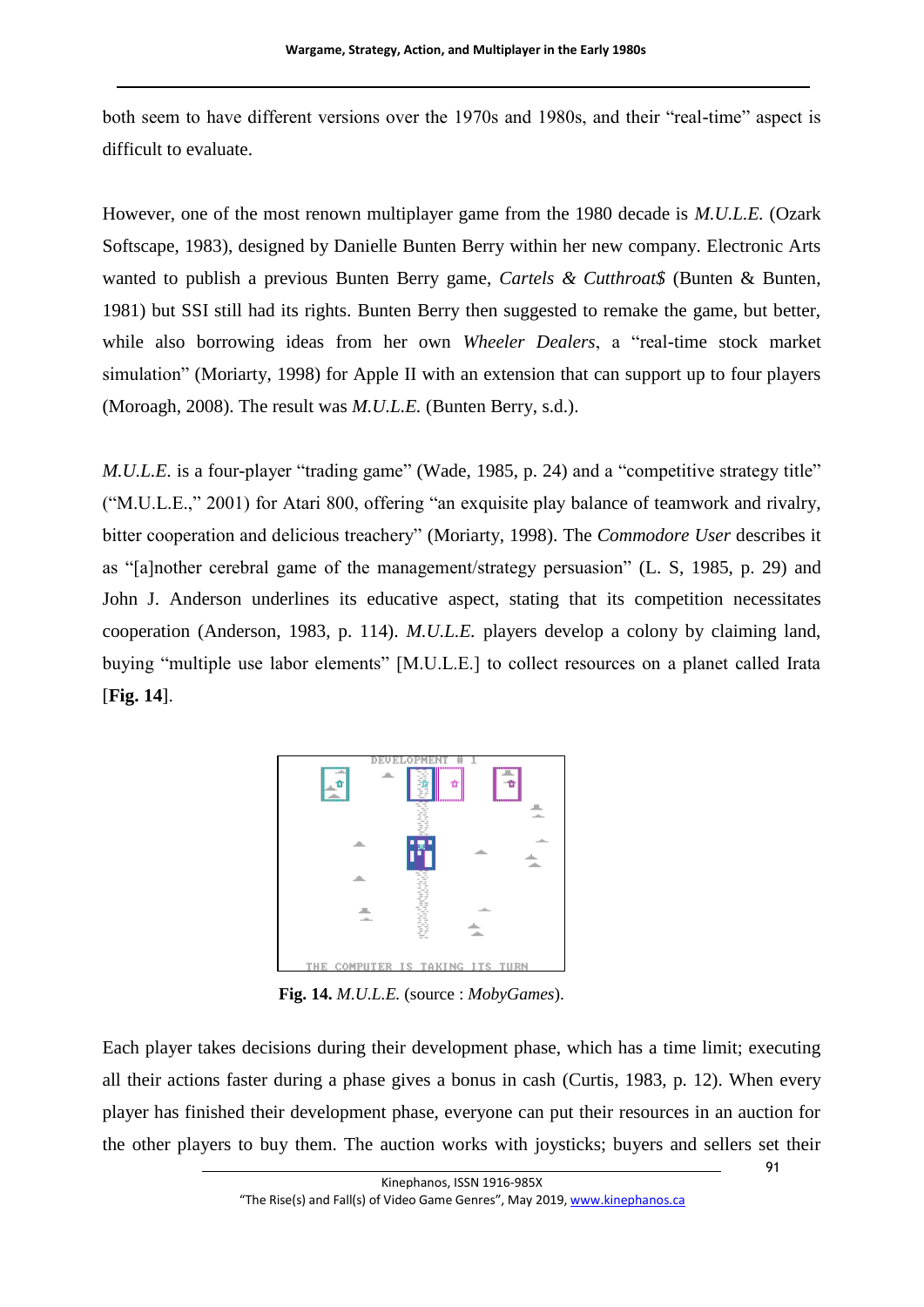price with a gauge controlled analogically by the joystick, and a transaction occurs when an offer meets its demand. At the end of each turn, players have a score based on the value of their products and the colony in general is also evaluated. Different difficulty levels change game rules, the most difficult implying for example collusion rules where only some players can exchange goods. *Micro* 7 calls in the "new standard in terms of economic simulation" (Giudicelli, 1984, p. 115). The AI is perceived as very predictable, which makes playing with less than four players less attractive (Curtis, 1983, p. 13). In a similar way, Carl M. Evans (1984, p. 34) from *Computer Gaming World* recommends some strategies that he judges efficient against the computer, but uniquely "adequate" against humans. The game is designed as a multiplayer game and its "real-time" aspect is only meaningful in the relationship between different human players. While a lot of complex strategy games share a military setting and a complexity with real-time strategy from the 1990s, *M.U.L.E.* clearly show how multiplayer games have a history of their own in strategy gaming.

I have argued elsewhere that real-time strategy gaming in the 1990s could be divided in two different gameplay paradigms (Dor, 2014) and these paradigms can also be seen in the corpus I have used here. The prediction paradigm is what drive games like *Computer Quarterback* or *M.U.L.E.*; the game is based on the idea that multiple players can foresee their opponents' possible actions and choose their action consequently. For example, in *Computer Quarterback*, a player knows which strategies are possible for their opponent and which ones would be more valuable for them; choosing a good opposing strategy is based on this prediction. The decryption paradigm is on the other hand exemplified by the traditional single-player wargames, from *Eastern Front (1941)* to *Stonkers* and *The Ancient Art of War*. The player thinks their opponent as a "puzzle" that needs to be solved. The human player is a privileged agent in the system, in the sense that everything is made up so that the experience can be interesting for them. The interest of games in this paradigm is to give enough challenge to players rather than trying to balance different similar agents. Surprise enemy actions can feel like a "jack-in-abox," but that can be acceptable for players if they feel like they have some agency to cope with these actions. The 1980s are dominated by decryption, but the prediction paradigm slowly emerges from some multiplayer games we have introduced here. These two paradigms are a way of constructing histories in game studies rather than following pre-established continuities such as contemporary game genres or platforms.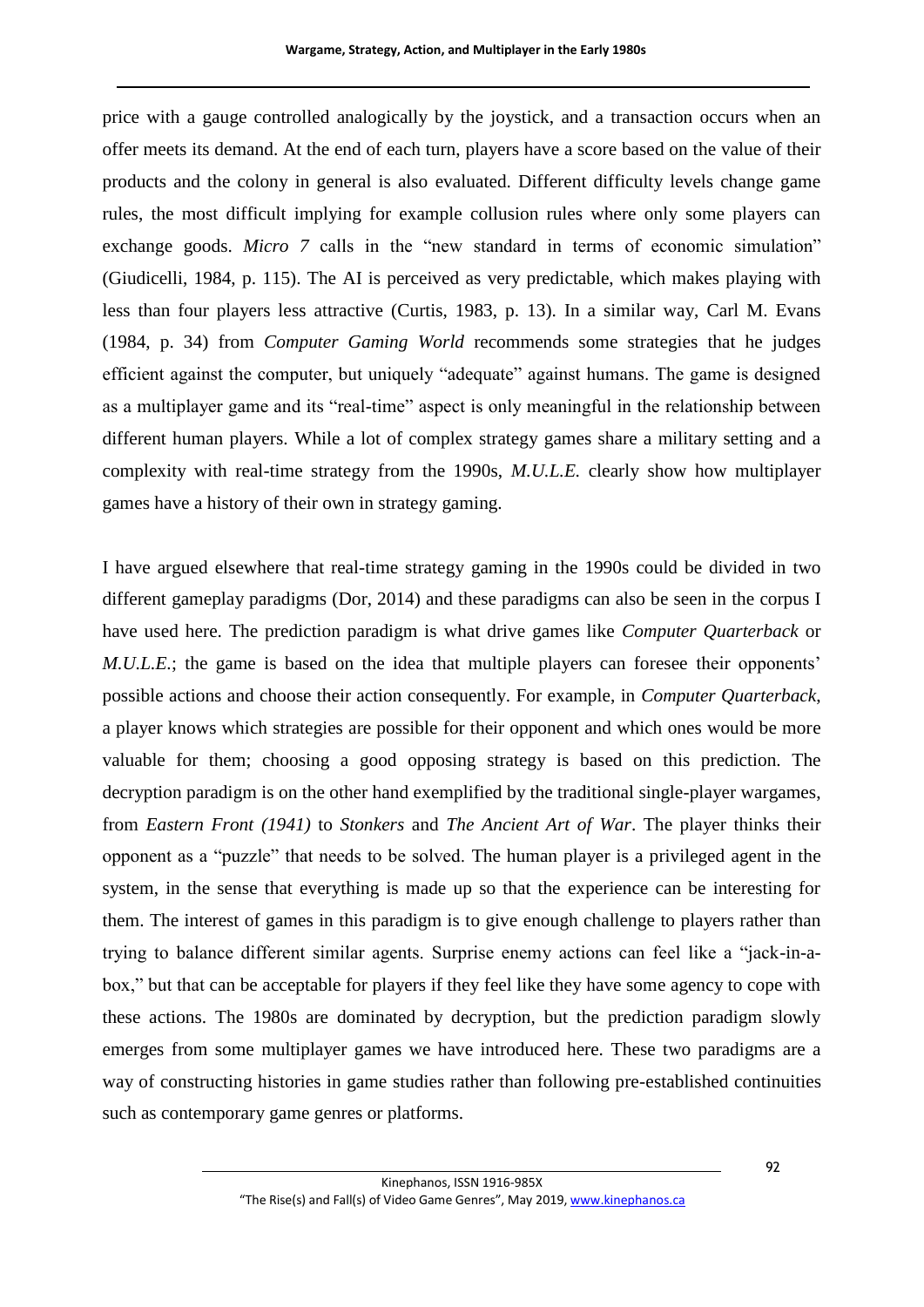## **5) Conclusion**

1

In February 1987, game designer Jim Meadows published an article in *Amazing Computer* where he described the genesis of one of his games, *Gemini-2* (Paragon Software Corporation, 1986), a multiplayer first-person shooter between two tanks. He decorticated in details the way he succeeded in coding the interaction by modem between two computers, explaning that the first one he did for modem play in 1985—*Gemini-1*—was "basically a real-time strategy game that used only character graphics for the display" (Meadows, 1987, p. 19). It is impossible to attest the appearance or gameplay of *Gemini-1* to see what Meadows could have meant by "real-time strategy game," but arguably, this description seemed sufficient for him to think that his typical readership could understand what he meant<sup>8</sup>. The expression appeared sufficiently simple to be understood. This anecdotical evidence amongst other similar cases shows how gameplay and gaming lexicon needs to be clarified and contextualized historically.

Clearly, "real-time strategy" as an expression existed as early as 1981. But the expression does not refer to a homogeneous gameplay, design stance, or gaming practice; it can qualify a twoplayer football game, a solo wargame, or a strategy game with a persistent universe. These practices could have their own legitimate histories contextualizing them rather than being used as merely precursors of a future videogame genre. Taking into account different traditions shows things from different perspectives; games without a militaristic setting, for example, can be put forth for their gameplay experience rather than being only marginally considered.

If some games from the early 1980s are clearly inspired by traditional wargames, computer games quickly introduced their own "arcade" or "action" aspects and a lot of them were far from complex wargames except for their militaristic setting. "Real-time" and arcade games were a trend by themselves, eventually leading to a certain multiplayer culture that would need more research in order to grasp its importance on computer gaming culture. A history of gameplay shows us how strategy games and wargames from the 1980s do not form a "natural" continuity: gaming preferences, habits, or styles of play have a history of their own with interesting points of intersections.

<sup>8</sup> While *Gemini-2* exists in *MobyGames* and on *My Abandonware*, I found no other trace of *Gemini-1*. One could assume that its distribution was very small since its creator describes it as essentially a demonstration (Meadows, 1987, p. 19).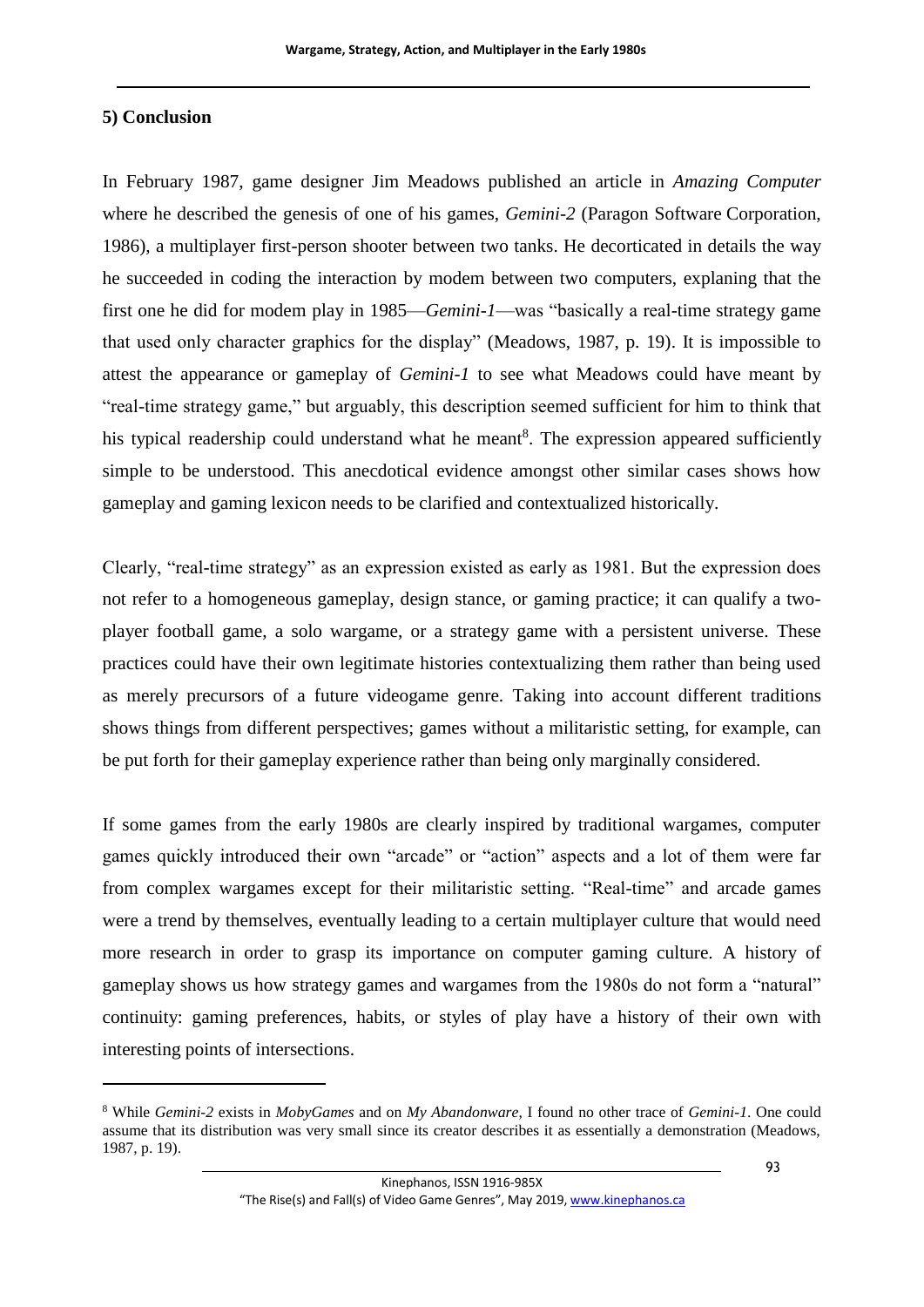This research is strongly inscribed in an historical perspective I tend to call "history of gameplay," although it is not a new or personal perspective on the history of games. Rather than analyzing the objects themselves, I think historians should try to take into account as far as possible the way games were played, using first-hand sources when possible such as game reviews and strategy guides (Montembeault & Dor, 2018). The expression "history of gameplay" has already been used by Mia Consalvo in a similar way that I use it here (2007, p. 2). Henry Lowood used in 2004 the expression "history of interactivity" and described the idea like this: "Computer games provide the opportunity to think carefully about how to construct a history of *interactivity*. As we preserve interactive media, we must not lose sight of how we will document interactivity itself, which means capturing traces of *activity*, that is, gameplay" (Lowood, 2004, p. 6). The micro-history I have written here is part of a larger history of strategy gameplay that needs to be done.

## **References**

ADAMS, D. (2006). The State of the RTS. *IGN*, April 7. Retrieved from <http://ca.ign.com/articles/2006/04/08/the-state-of-the-rts>.

ADAMS, E., & ROLLINGS, A. (2007). *Fundamentals of Game Design*. Englewood Cliffs, NJ: Prentice Hall.

ANDERSON, J. J. (1983). M.U.L.E. *Creative Computing*, vol. 9, no. 12, p. 114–117.

APPERLEY, T. H. (2006). Genre and game studies: Toward a critical approach to video game genres. *Simulation and Computer Gaming*, vol. 37, no. 1, p. 6–23.

ARSENAULT, D. (2009). Video Game Genre, Evolution and Innovation. *Eludamos. Journal for Computer Game Culture*, vol. 3, no. 2, p. 149–176.

AVALON HILL. (1981). *Guns of the Fort Defiance* [Apple II].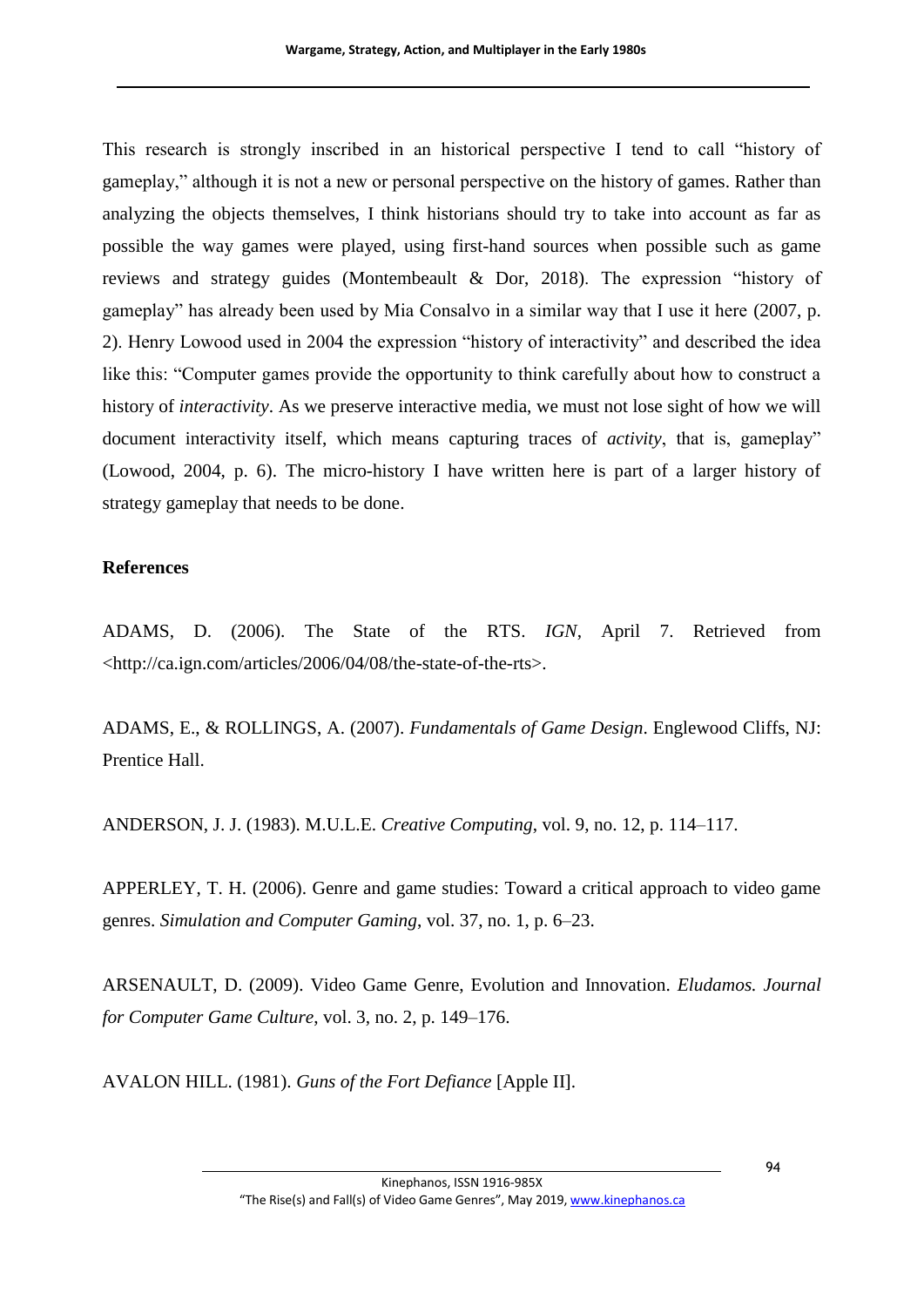BAKER, T. B. (s.d. [~2001]). Unsung Heroes. Groundbreaking Games From The Computer History [HTML cached version]. *Gamespot*. Retrieved from <http://web.archive.org/web/20010506050212/http://gamespot.com/gamespot/features/pc/ unsung\_heroes/index.html>.

BEZ. (1982). *BEZ-MX*.

BOTNER, M. (1982). Cytron Masters: The View From a Play Tester. *Computer Gaming World*, vol. 2, no. 5, p. 30; 45.

BRIDGE, T. (1984). A challenge to foil enemy. *Micro Adventurer*, no. 7, May, p. 21–22.

BROOKS, M. E. (2002, 1998). Publishers [1998] [HTML cached version]. Retrieved from <http://bit.ly/brooks-2002>.

BUNTEN BERRY, D. (s.d.). Game Design Memoir. Retrieved from <https://web.archive.org/web/20030406142809/http://www.anticlockwise.com/dani/personal/bi z/memoir.htm>.

BUNTEN, D. [Danielle Bunten Berry]. (1981). *Computer Quarterback*.

BUNTEN, D. [Danielle Bunten Berry] & Bunten, B. (1981). *Cartels & Cutthroat\$*.

CHOBOPEON. (2012, March 27). A History of Esports [forum message]. *TeamLiquid* Retrieved from <http://www.teamliquid.net/forum/viewmessage.php?topic\_id=324077>.

Combat Leader (1984). *Micro 7*, April, p. 118.

Combat Leader [ad] (1983). *Computer Gaming World*, vol. 3, no. 4, p. 19.

Compleat Computer Catalogue. (1980). *Creative Computing*, no. 6, p. 160–176.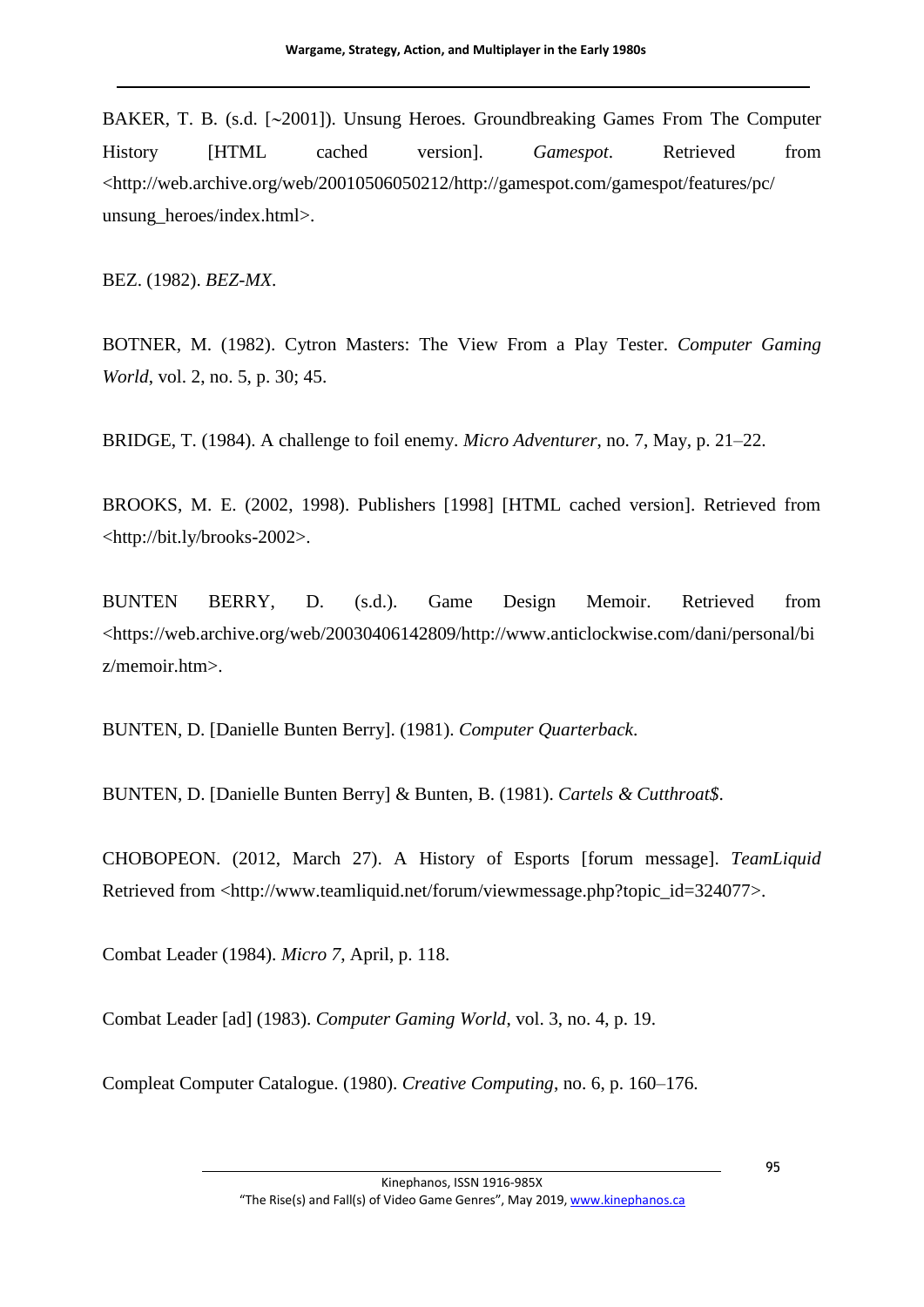CONSALVO, M. (2007). *Cheating: gaining advantage in videogames*. Cambridge, MA: MIT Press.

COSTIKYAN, G. (1996). A Farewell to Hexes. Retrieved from <http://www.costik.com/spisins.html>

Crash Readers Awards 1984. (1984, 1985). *Crash*, Christmas special, p. 94–105.

CRAWFORD, C. (1978). *Tanktics*.

CRAWFORD, C. (1981). *Eastern Front (1941)*.

CRAWFORD, C. (1981). The Future of Computer Wargaming. *Computer Gaming World*, vol. 1, no. 1, p. 3–7.

CRAWFORD, C. (2005). Eastern Front (1941). In K. Salen & E. Zimmerman (eds.), *The Game Design Reader: A Rules of Play Anthology*. Cambridge, MA: The MIT Press, p. 714–724.

CURTIS, E. (1983). M.U.L.E. *Computer Gaming World*, vol. 3, no. 4, p. 12–13.

D. C. (1984). Stonkers 48K Spectrum £5.50. *Home Computing Weekly*, February 21-27, p. 30.

DALESKE, J. (1973). *Empire*.

DEWITT, R. (1983). With Legionnaire, fight Caesar's battles on Atari. *InfoWorld*, February 14, p. 56–57.

DOBSON, D. (2012). Games from the Trash: The History of the TRS-80. *Gamasutra*. November 26. Retrieved from <https://www.gamasutra.com/view/feature/182224/games\_from\_the\_trash\_the\_history\_.php>.

DONOVAN, T. (2010). *Replay. The History of Video Games*. East Sussex, UK: Yellow Ant.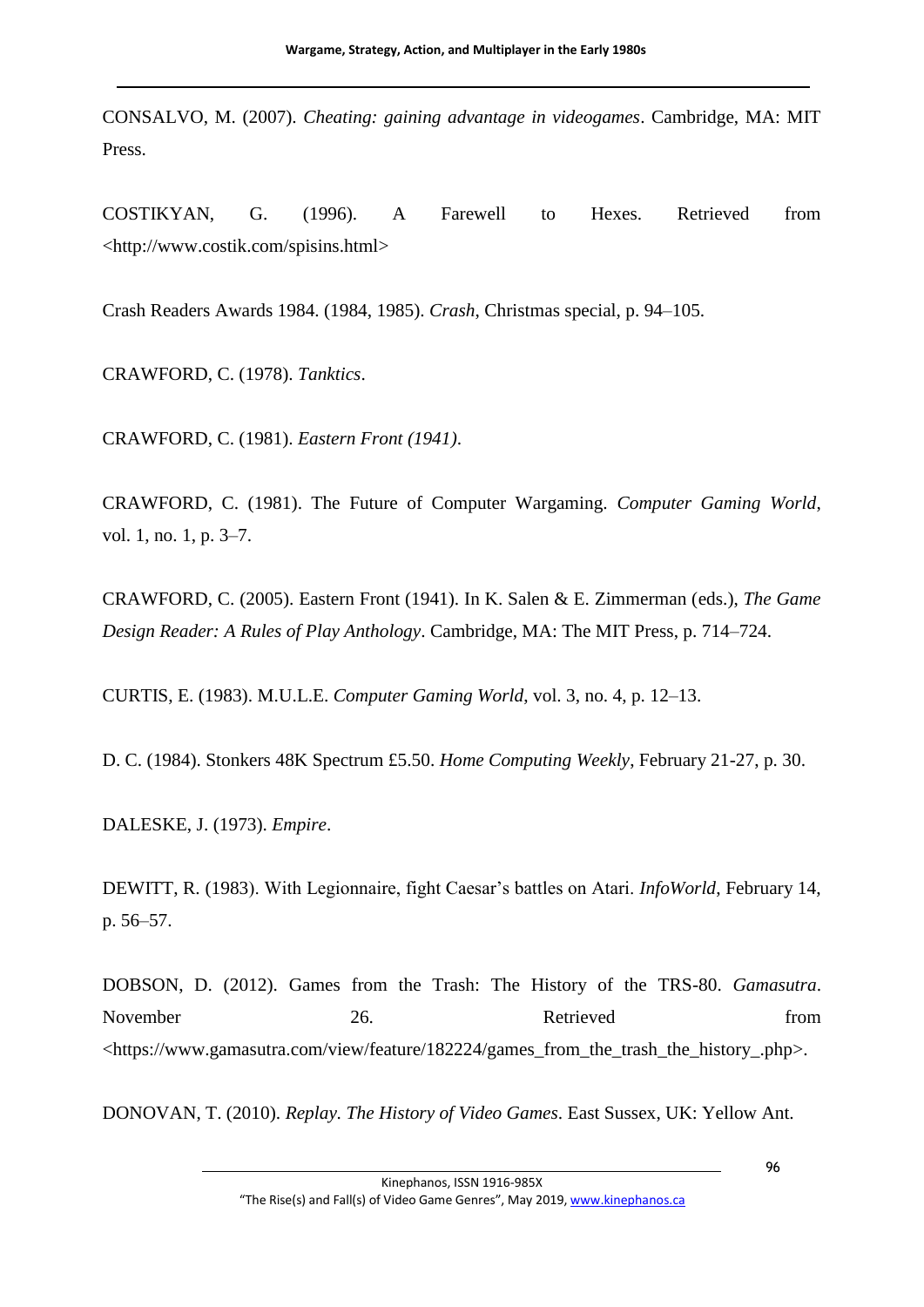DOR, S. (2014). A History of Real-Time Strategy Gameplay From Decryption to Prediction: Introducing the Actional Statement. *Kinephanos*, special issue, p. 58–73.

DOUM, A. (1984). Atari Arena. *Computer Gaming World*, vol. 4, no. 1, p. 22.

EGENFELDT-NIELSEN, S., SMITH, J.H., & TOSCA, S.P. (2008). *Understanding Video Games : The Essential Introduction*. New York, NY: Routledge.

EVANS, C. M. (1984). Whipping Your M.U.L.E. Into Shape. *Computer Gaming World*, vol. 4, no. 1, p. 34.

EVRYWARE. (1984). *The Ancient Art of War*.

FITZGIBBONS, P. (1985). How to Telegame. *Computer Gaming World*, vol. 5, no. 5, p. 18; 52.

FOUCAULT, M. (1969). *L'archéologie du savoir*. Paris: Gallimard.

GIUDICELLI, P. (1984). Les simulations économiques. *Micro 7*, no. 15, p. 114–115.

GREENLAW, S. (1981). Eastern Front. *Computer Gaming World*, vol. 1, no. 1, p. 29–30.

GUNNING, T. (1990). Non-Continuity, Continuity, Discontinuity. A Theory of Genres in Early Films. In A. Barker & T. Elsaesser (eds.), *Early cinema : space-frame-narrative*. London: BFI Publishing, p. 86–94.

HAGUE, J. (2002). Halcyon Days. Interview with classic computer and video game programmers. Retrieved from <http://www.dadgum.com/halcyon/index.html>.

HARBONN, J. (1987). Computer Quaterback [sic]. À toute vitesse. *Tilt*, no. 43, p. 59.

IMAGINE SOFTWARE. (1983). *Stonkers*.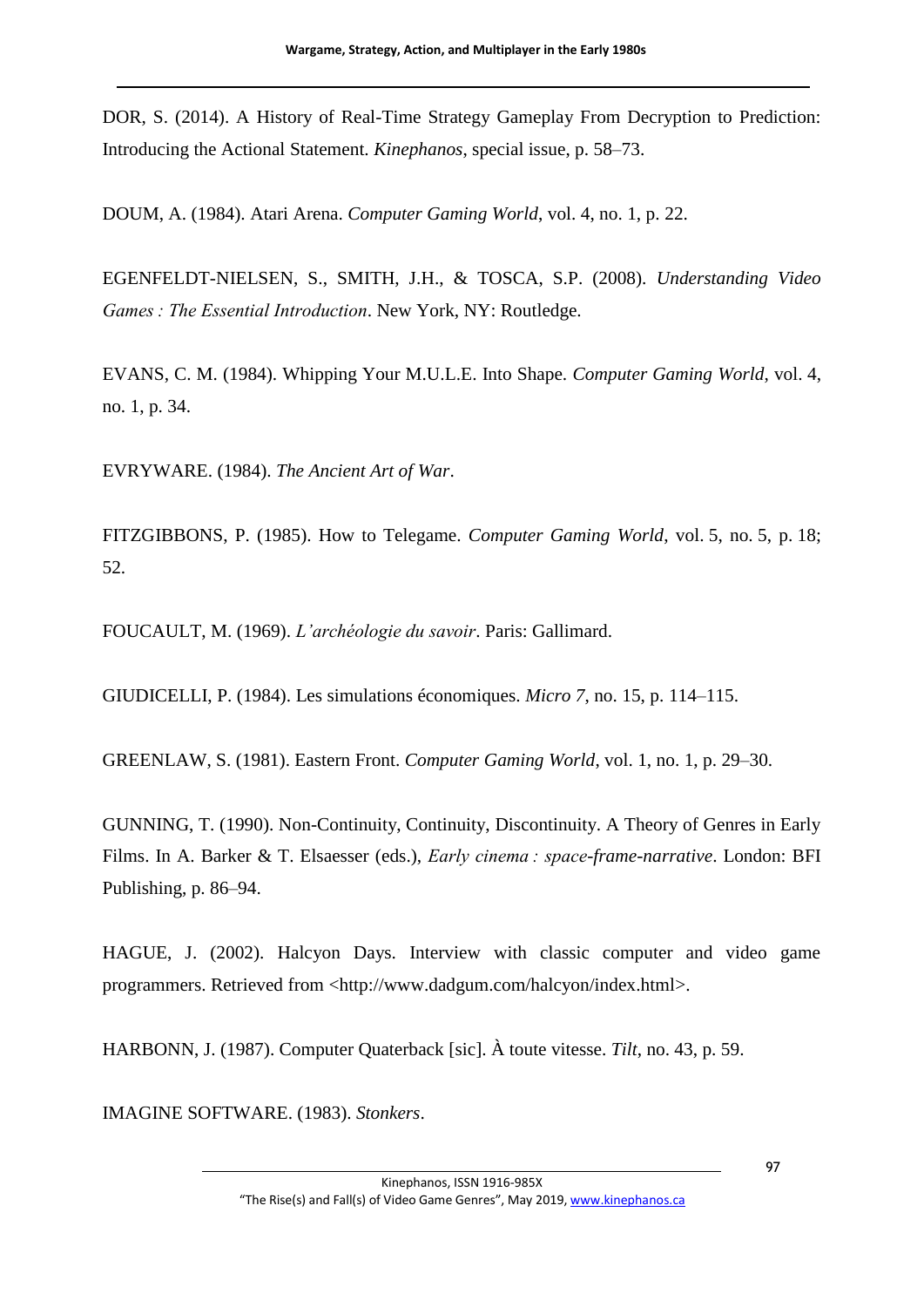L. S. (1985). M.U.L.E. *Commodore User*, no. 23, p. 29.

LEE, W. (1987). The electronic gridiron. *Computer Gaming World*, no. 42, 16–17; 20; 52.

LOWOOD, H. (2004). *Playing History with Games: Steps towards Historical Archives of Computer Gaming*. Presented at the Annual Meeting of the American Institute for Conservation of Historic and Artistic Works, Portland, OR. Retrieved from <http://cool.conservationus.org/coolaic/sg/emg/library/pdf/lowood/Lowood-EMG2004.pdf>.

MAGNAVOX. (1979). *War of Nerves!*

MATTEL. (1981). *Utopia*.

MEADOWS, J. (1987). Gemini, or "It takes two to Tango." *Amazing Computing*, vol. 2, no. 2, p. 19–23.

MEIER, S. (1986). Silent Service. Designer's Notes. *Computer Gaming World*, no. 26, p. 28– 29.

MELISSINOS, C., & O'ROURKE, P. (2012). *The Art of Video Games : from Pac-Man to Mass Effect*. New York: Welcome Books.

MICROCOMPUTER GAMES. (1982). *Legionnaire*.

MICROPROSE. (1983). *NATO Commander*.

MICROPROSE. (1985). *Crusade in Europe*.

MICROPROSE. (1985). *Decision in the Desert*.

MICROPROSE. (1985). *Silent Service*.

MICROPROSE. (1986). *Conflict in Vietnam*.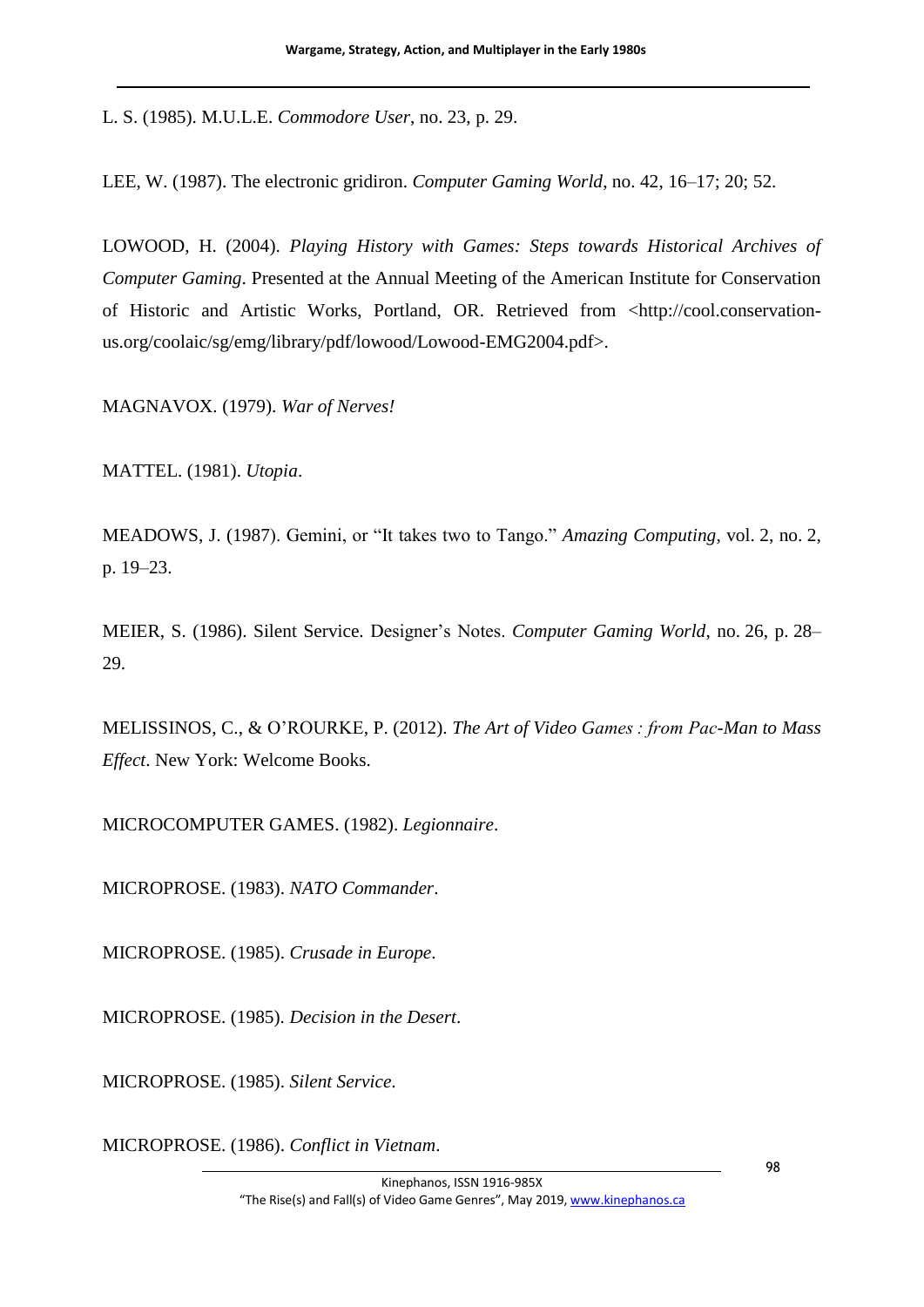MICROSPARC. (1982). *Mission: Escape!*

MITCHELL, R. (1986). The Amiga Software Market. *Amiga World*, vol. 2, no. 2, p. 40–53.

MONTEMBEAULT, H. & DOR, S. (2018). À quoi pensent les archives de la jouabilité? Une approche historiographique de l'expérience vidéoludique. *Conserveries mémorielles*, 23. Retrieved from <https://journals.openedition.org/cm/3171>.

MORIARTY, B. (1998). Dani Bunten Berry. Lifetime Achievement Award. Retrieved from <http://ludix.com/moriarty/dani.html>.

MOROAGH. (2008). Social and family gaming #2: History - How Dani Bunten Berry has said it all already. January 25. Retrieved from <https://moroagh.wordpress.com/2008/01/25/socialand-family-gaming-2-history-how-dani-bunten-berry-has-said-it-all-already/>.

MORRIS, D., & HARTAS, L. (2004). *Strategy games*. Cambridge, UK: Ilex Press Limited.

M.U.L.E. (2001). *Video Game Critic*. April 22. Retrieved from <http://videogamecritic.com/nesmn.htm#M.U.L.E>. OZARK SOFTSCAPE. (1983). *M.U.L.E.*

OZARK SOFTSCAPE. (1988). *Modem Wars*.

PARAGON SOFTWARE CORPORATION. (1986). *Gemini-2*.

Playing Tips. (1984-1985). *Crash*, Christmas special, p. 143–145.

Playing tips. (1984, November). *Crash*, no. 10, p. 77–78.

PRINCE, S. D. (1983). At Your Service. Plugging Into Interactive Telecommunications and Games. *Video Games*, vol. 2, no. 3, p. 23-27; 81.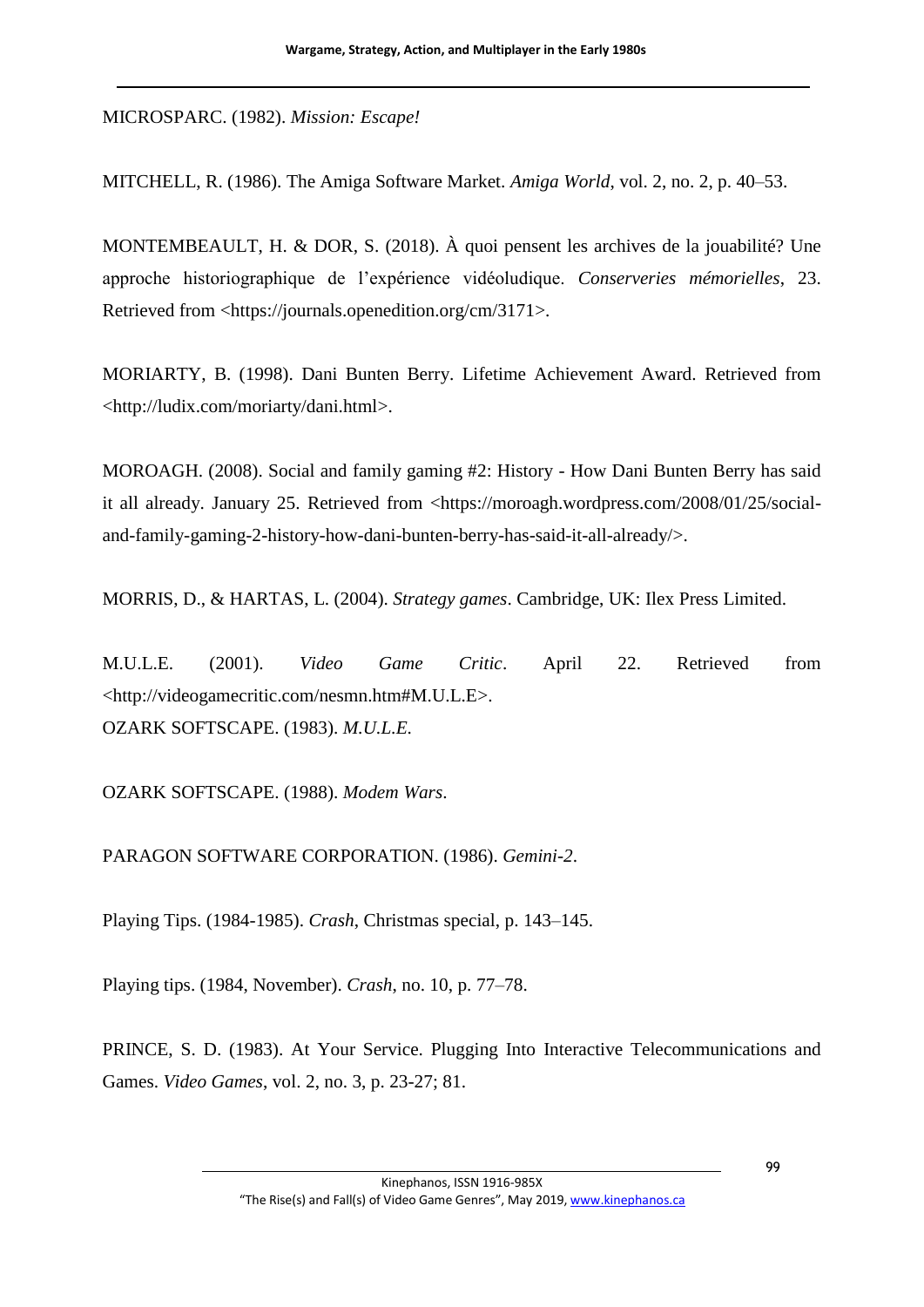PROCTOR, B. (1982). A Beginner's Guide to Strategy and Tactics in Eastern Front. *Computer Gaming World*, vol. 2, no. 2, p. 10–12.

ROLLINGS, A., & ADAMS, E. (2003). *Andrew Rollings and Ernest Adams on game design*. Indianapolis: New Riders.

SCHILLING, B. (1981). *Commbat*.

SCHILLING, R. A. (1982). More Commbat. *BYTE*, vol. 7, no. 4, p. 20–22.

SCHWARTZ, L. (1986). Les fous de guerre. *Tilt*, no. 37, p. 124–146.

SHAW, L. (1982). BEZ-MX. *Computer Gaming World*, vol. 2, no. 4, p. 34–35.

SIPE, R. (1985). IBM Goes To War. *Computer Gaming World*, vol. 5, no. 2, p. 24–25.

SOFTWARE EXCHANGE. (1979). *Galactic Empire*.

Some Reader Comments. (1983). *Computer Gaming World*, vol. 3, no. 2, p. 9.

STEWART, G. (1981). Commbat: A Tele-Game for Two. *BYTE*, vol. 6, no. 12, p. 100–104.

STONKERS. (1984). *Crash*, no. 2, p. 102.

STRATEGIC SIMULATIONS, INC. (1982). *Cytron Masters*.

STRATEGIC SIMULATIONS INC. (1983). *Combat Leader*.

Strategy Game Tips. (1984). *Computer Gaming World*, vol. 4, no. 5, p. 36–37.

The Company That Started It All. Scott Adams Adventure [ad]. (1983). *Basic Computing*, vol. 6, no. 12, p. 49.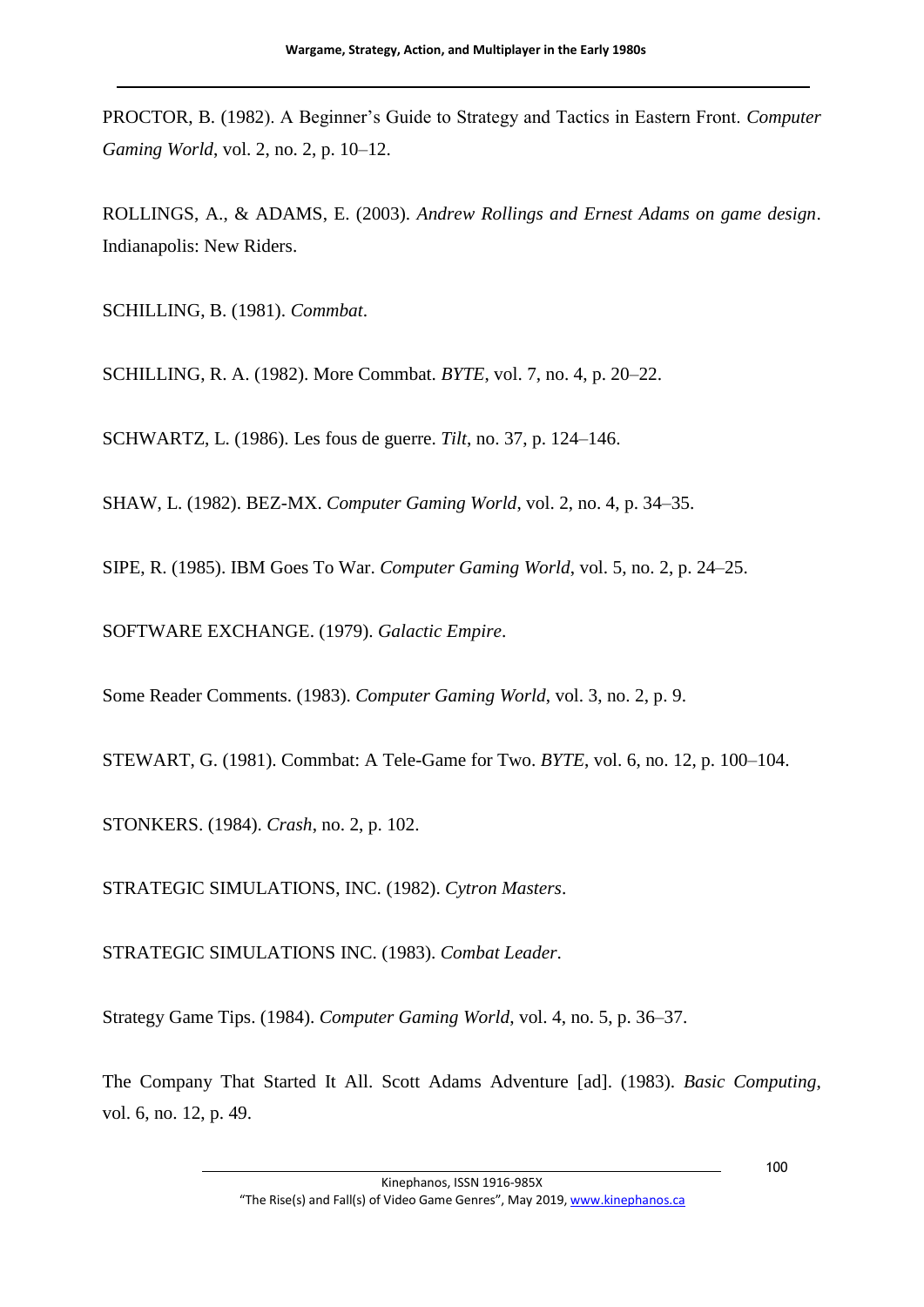This advertisement has no headline! (1982). *Computer Gaming World*, vol. 3, no. 1, p. 5.

TRODART [ad]. (1986). *Computer Gaming World*, no. 26, p. 43.

TYLER, T. (1984). Stonkers. *Big K*, April, p. 30.

WADE, B. (1985). M.U.L.E. *Zzap! 64*, no. 2, p. 24–25.

WAGNER, R. (1984). The Commodore Key. Wargames. *Computer Gaming World*, vol. 4, no. 5, p. 35.

WESTWOOD STUDIOS. (1992). *Dune II: The Building of a Dynasty*.

WILSON, J. L. (1982). Guns of Fort Defiance. *Computer Gaming World*, vol. 2, no. 4, p. 35.

WOLF, M. J. P. (2001). *The medium of the video game*. Austin, TX: University of Texas Press.